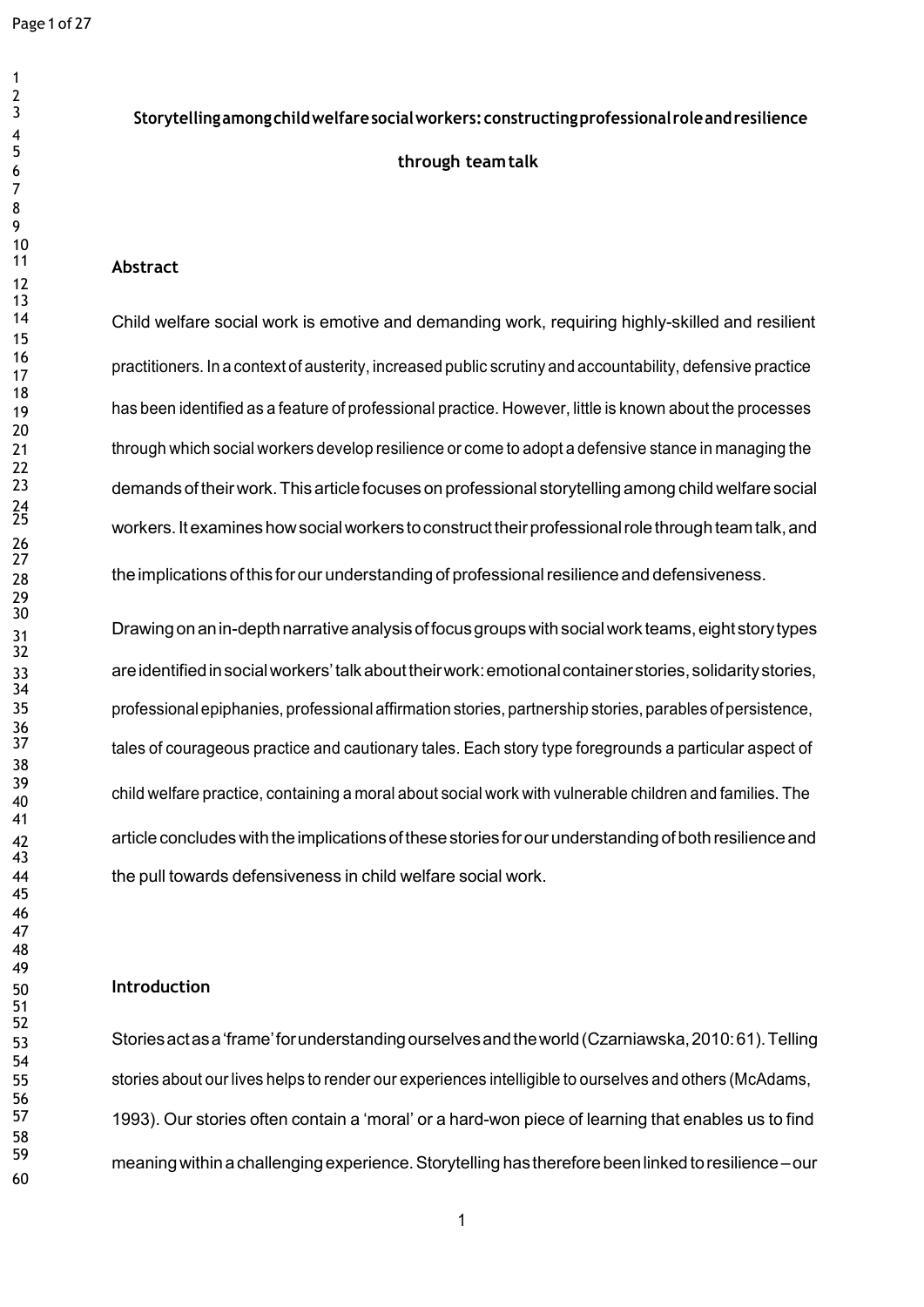capacity toovercome adversityandlearn from difficult experiences (East*etal,*2010).Stories mayalso serve a defensive function, allowing the individual to manage emotion by protecting and justifying the self.Thewaywe'story'ourlives,togetherwiththestructureandomissionswithinournarrative,can perform a repressive function, allowing us to block unacceptable or overwhelming experiences, emotion and thoughts from immediate awareness (Billig, 1997). Such stories may help us to cope with **emotional challenges or threats to our sense of self**, but we may be withdrawn, disengaged or 17 defended in our response to others. This article focuses on the functions of storytelling among child welfare social workers. The emotional demands of child welfare social work have been well- documented in the US(Travis, Lizano and Mor-Barak, 2016)the UKand Europe (Antonoupoulou *et al,* 2017; Mänttäri-van der Kuip, 2014) yet little is known about the *processes* through which resilience is constructedandmaintainedineverydaypractice.Theaimofthisexploratorypaperistoshedlighton theseprocessesthroughexaminingstorytellinginthecontextoffocusgroups.Thestories,or'team tales',generatedinthesegroupsenabledworkerstoconstructaresilientsenseofself,framingtheir experiences in a way that could help them to manage the emotional demands of the work and 35 transmit this practice wisdom to colleagues. However, some stories appeared to serve a defensive function, representing risks for professional practice. This article offers some reflections on how storytelling might be important for understanding how to promote resilient, rather than defensive, cultures of practice in child welfare social work.

### **Context**

 It has been argued that child and family social work in England operates as a 'hybrid' system, combining family support services and child protection, and as such, is placed somewhere between the child protection focus of the U.S, and the family support service orientation of the Nordic countries, such as Norway and Finland (Gilbert *et al* 2011). The balance between family services and child protection in England and Wales is variable and highly contested (see Featherstone *et al,* 2014;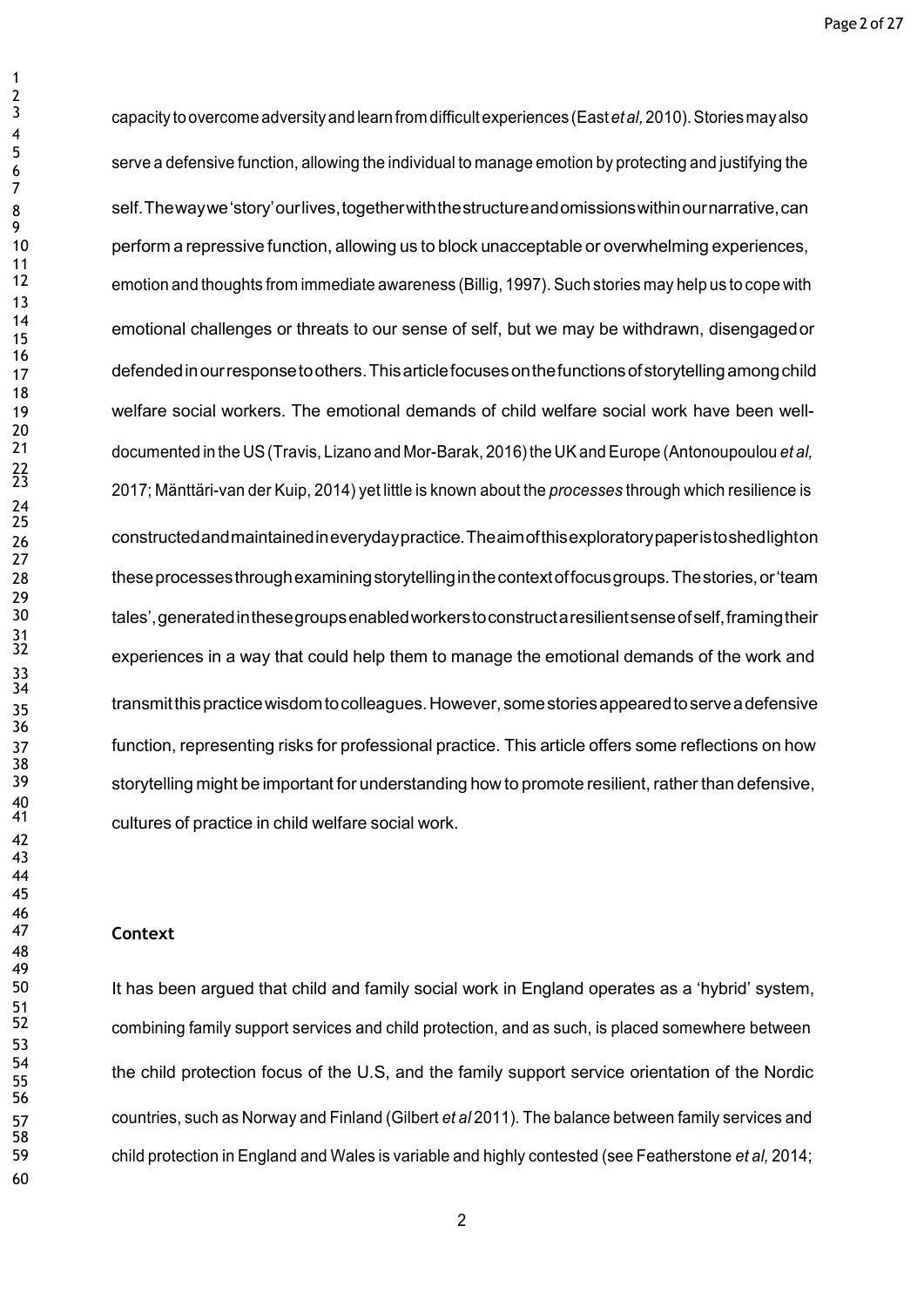Axford and Berry, 2018). Social workers have become the target of 'blame, hostility and anger' (Ruch *et al,* 2014: 318) following high-profile child death enquiries. This, combined with increased monitoring of risk and accountability, has increased demands placed on workers, creating 'powerful incentive for social workers engage in defensive practice' as means of protection against blame (WhittakerandHavard,2016:1159).TheCareCrisisReviewinEnglandandWales(FRG,2018)argued  $\frac{14}{15}$  that the pendulum has swung further from support towards a more risk-averse, child protection 17 orientation. Against this, however, there is a strong policy emphasis on early intervention, prevention and family support, with widespread uptake of strengths and relationship-based approaches to social work such as the 'Signs of safety' approach (SoS, 2018). Through the lens of professional storytelling, this article examines how social workers construct their professional role in this febrile policy context, and implications of this forour understanding of professionalresilience and defensiveness.

# **Professional storytelling**

Organisational researchers have identified professional storytelling as key to understanding the 37 dynamics, culture and emotional experience of working life (Fineman, 1993) and the processes of learning and knowledge-transfer within organizations (Brown *et al,* 2009). Collectingnaturally- occurringandelicitedstoriesisanestablishedmethodforresearchingorganizations(seeCzarniawska, 2010). The structure of the stories told by professionals, including metaphor, plot and use of rhetorical techniques, can help us to understand organisational meaning-making (Tietze, Cohen and Musson, 2003). In *Metaphors We Live By,* Lakoff and Johnson (1980) argue that human cognition is underpinned by metaphor. Metaphor is defined as 'understanding and experiencing one thing in terms of another' (Lakoff and Johnson, 1980: 6). For instance, take the familiar metaphor 'time is money'.Likemoney,timecanbespent, squandered,investedorborrowed.Thiswayof seeingthe worldhasimplicationsforoursocialpractices–wecometoviewtimeasamonetizablecommodity. When studying work practices, collecting these 'metaphors of the field' (Tietze, Cohen and Musson: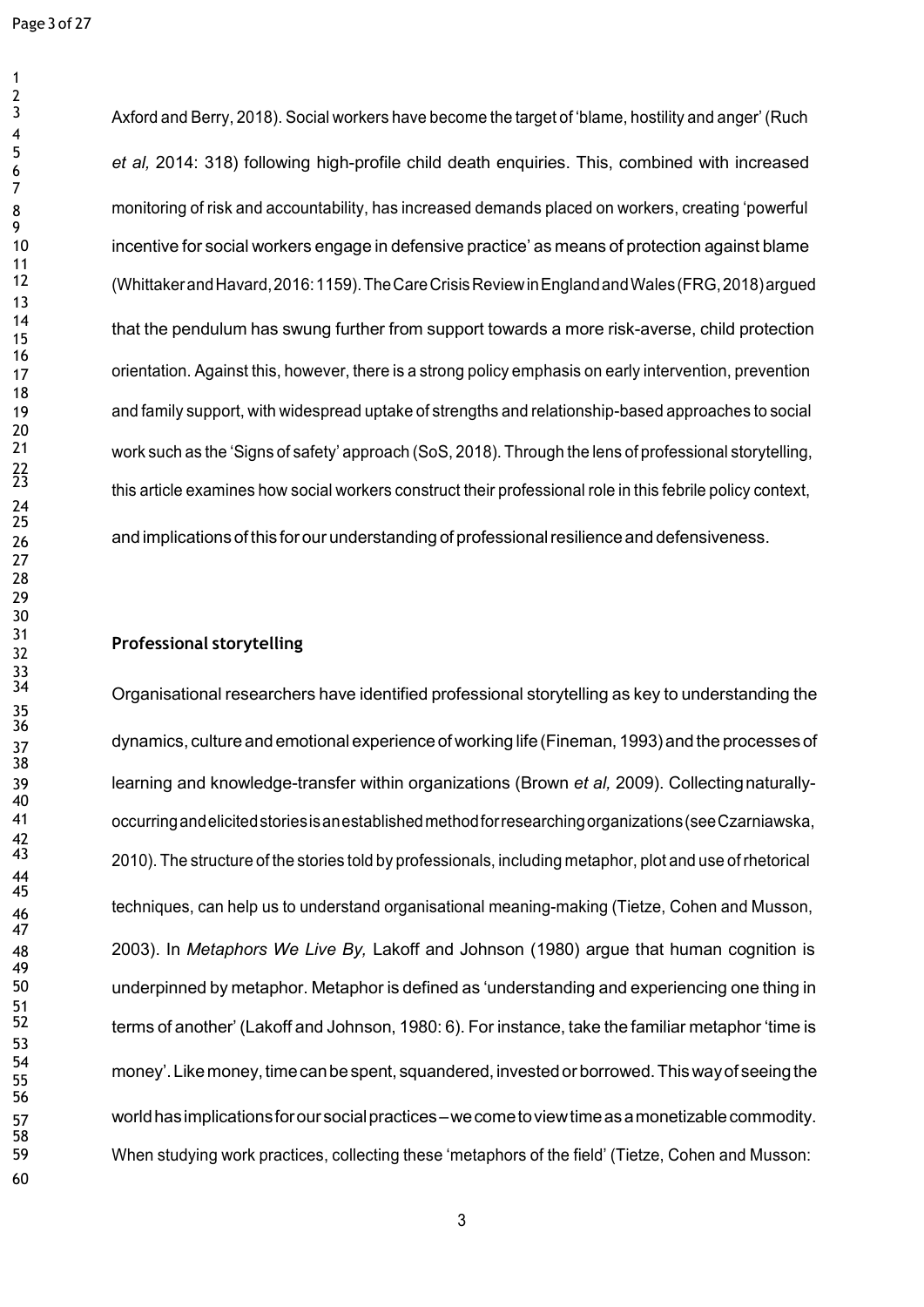43) cantellusaboutthewayprofessionalsunderstandandexperiencetheirwork.Drawingonthe work of Lakoff and Johnson, Beckett (2003) analysed social workers' talk about their practice, drawing attentiontothemetaphor'socialworkaswar'.Thismetaphorprovidesaframeformakingsenseof, and managing, the emotional experience of undertaking social work, a profession involving high levels of conflict and stress in a time-pressured environment. However, this metaphor also creates a way of seeing practice which focuses on the adversarial,ratherthan collaborative aspects of social work practice.

 Within socialwork research therehas been interestin thestories told by socialworkers abouttheir work. Through a constructionist lens, social workers' stories are not regarded as providing a straightforward window onto practice – instead, such stories are regarded as constructed, negotiated and sustained through social interaction (Urek, 2005). Studies of social work practice have therefore examined the way that cases are constructed through collegial talk (e.g. Doherty, 2016).These stories areshapedby local cultures andframesofreference (Helm,2013)andthewider discoursesabout socialworkidentifiedabove.Listeningtosocialworkerstalkabouttheirworkcanprovideinsightinto the formation of their professional identity (Wiles, 2012) and how they manage the emotional demands of their role (Forsberg and Vagli, 2006). Organisational learning involves the construction, telling and re-telling of stories between workers. For instance, Orr's (1996) seminal study of photocopier technicians demonstrated how local, specialised knowledge was transmitted from experienced to novice workers through thetelling of 'war stories' – tales which reconstructed prior instances of overcoming difficulty in professional practice. These stories served to:

... preserve and circulate hard-won information and... make claims of seniority within the community.They also amuse, instruct, and celebrate thetellers' identity as technicians.(Orr, 1996: 126).

 Similarly, Dingwall's (1977: 376) study of health visitors identified the telling of 'atrocity stories' in which the teller is positioned as brave protagonist, challenging other professionals: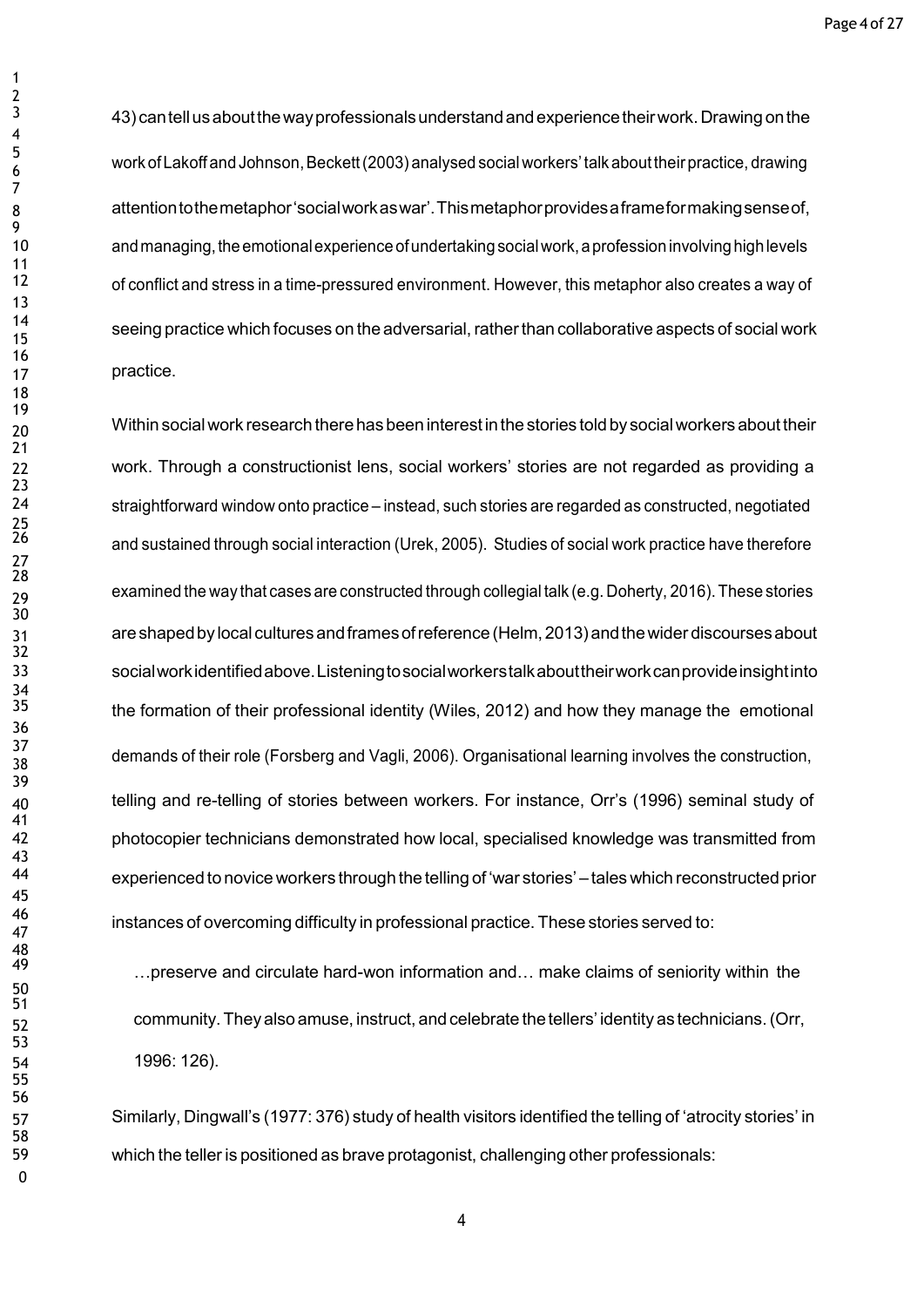By casting occupation members as hero, atrocity stories maintain the intrinsic worth of the teller and, by implication, his colleague audience. Acquiring an appropriate repertoire of such storiesandbeingabletoidentifyappropriateoccasionsfortellingthemareimportantpartsof being recognized as a competent member of an occupation...

 Examining structure and language within professional storytelling can therefore provide insights into professional role, well as organisational culture and learning. However, despite the fact that peer support has been identified as promoting resilience (Biggart *et al,* 2017) there is relatively little 20 empirical research examining how social workers share stories of their practice with each other. The present study addresses this gap, focusing on the function of shared storytelling in social work teams and the potential implications, and risks, of these stories for workers' practice with families.

### **Methods**

 The data forthis analysis consists of two focus groups which were conducted as part of a wider project investigating socialworkers' experiences of undertaking home visits inthe context of childwelfare assessment. The interviews (n=18) focused on social workers' experiences of specific home visits (Cook, 2017). During these interviews, workers identified discussion with team colleagues as key to managing the demands of their work. Afocus group methodology was therefore employed to examine thenatureoftheexchanges *between* team colleagues.Focusgroups consistofamoderatorfacilitating a small group discussion, using 'the group process to stimulate discussion and obtain information on the beliefs, attitudes, or motivations of participantson <sup>a</sup> specific topic'(Linhorst, 2002: 209). In the presentstudy,focusgroups participantswere invited tosharetheirexperiences ofhome visiting in the context of child welfare assessment. They were asked how they prepared for, and managed home visits, including the emotional demands of the work.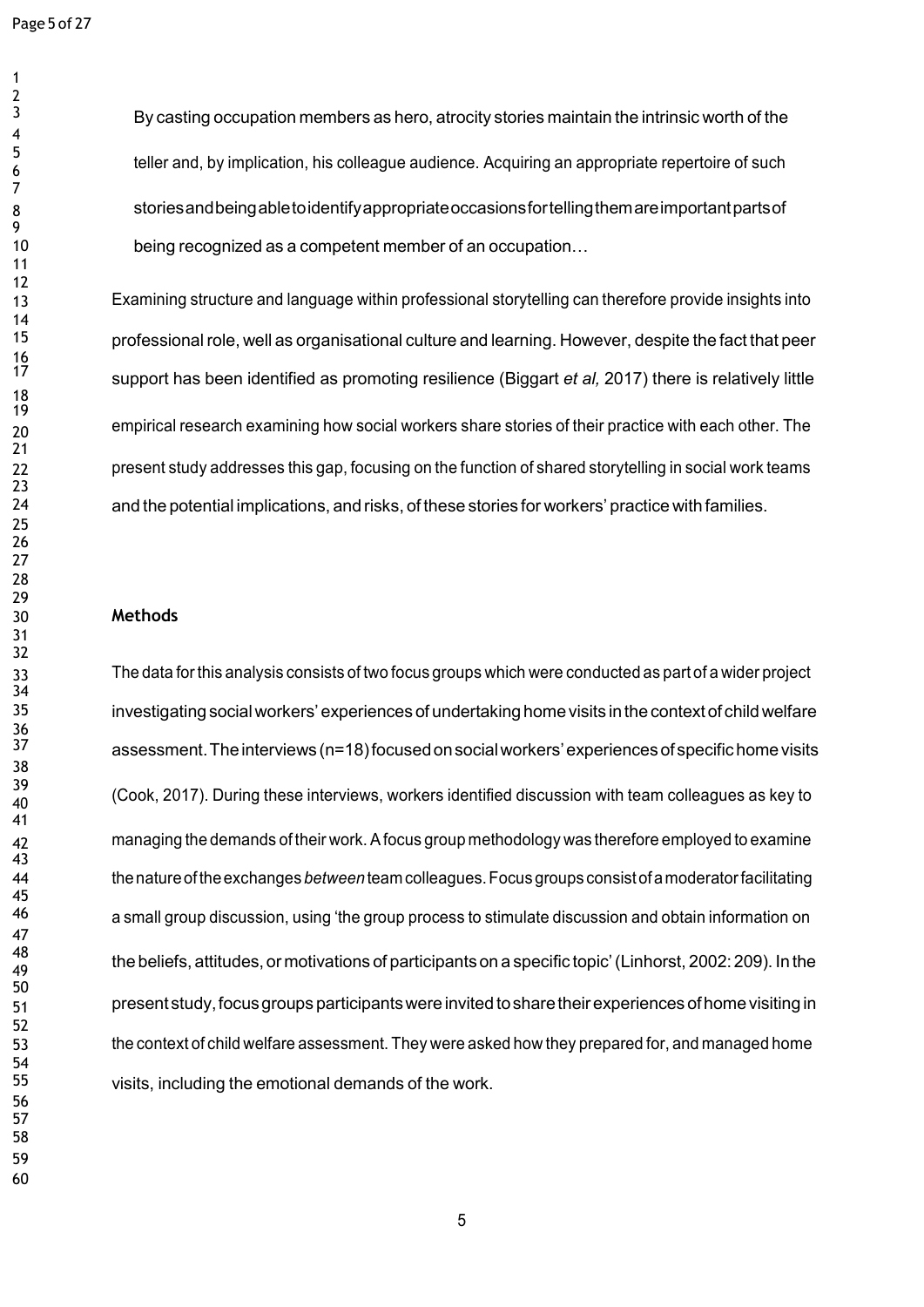Following approval from the University Ethics Committee, participants were recruited from Children's Services within two local authorities in England. Children are referred to these local authority services on the basis of perceived risk or need, and following initial screening, a social worker will typically undertake an initial assessment to determine the level of intervention required. Focus group one comprised workers from a single safeguarding team. This team undertook assessment work with families subject to child protection investigations as well as duty and initial assessments (where there 17 was an immediate need to investigate concerns around abuse and neglect). The second focus group comprised four members of a single duty team. This team undertook initial assessments of cases referred from the local authority front-doorreferral screening service.Workers in this focus group were tasked with determining the level of need for services as well as determining the need to refer concerning cases to safeguarding teams.

| <b>Focus</b><br>group | <b>Team</b>          | <b>Participants</b> | <b>Duration</b>   | Composition              |
|-----------------------|----------------------|---------------------|-------------------|--------------------------|
| 1                     | Safeguarding<br>team | 5                   | 1 hour 57 minutes | $3$ (male)<br>2 (female) |
| $\overline{2}$        | Duty team            | 4                   | 1 hour 30 minutes | $1$ (male)<br>3 (female) |

 Once discussion gained momentum, the groups required minimal facilitation. Workers discussed <sup>a</sup> range of topics, including their experiences of challenging encounters with children and families and howtheyconceivedof,andmanaged,theirrole.Thisincludedsharingstoriesabouttheirdailywork together with memorable practice experiences that had changed them personally and professionally. Thefocusgroupswerelivelyand characterisedbydebate and humour.Workers were surprisingly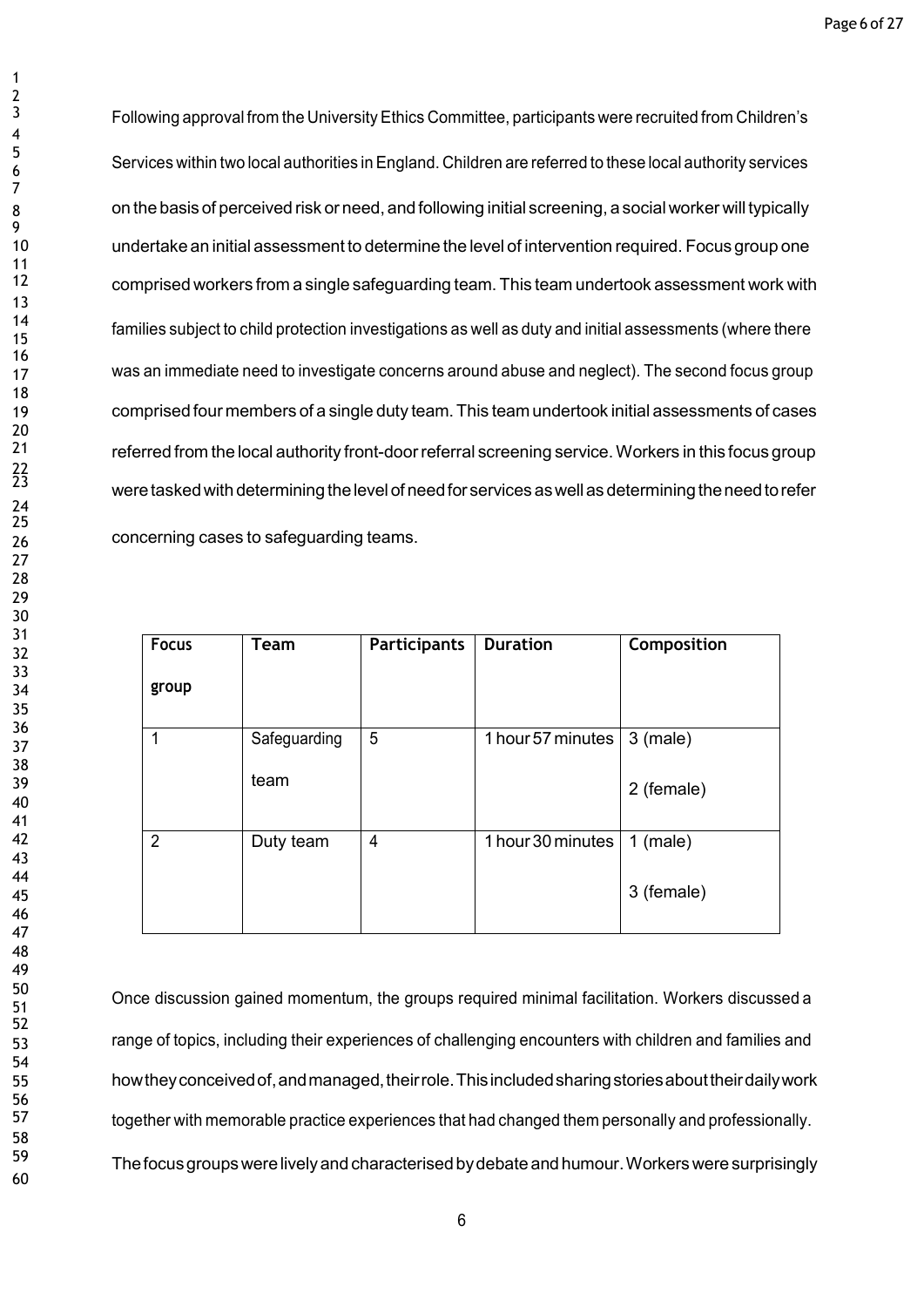open with the moderator about their emotional experiences and the challenges of their work. This is perhaps attributable to the perception of shared professional background between participants and the moderator; a researcher who had a social work background.

 A key criticism of focus groups is the tendency towards 'groupthink' (McDougall and Baum, 1997); the 13 tendency of participants to adjust their responses to conform to the views of the group. This desire for consensus can lead to errors in judgement and decision-making (Janis, 1972). In the present research, it is acknowledged that social workers may have adjusted theirresponses to preserve group cohesiveness. However,ratherthan viewing groupthink as a weakness of the data, the way that social workersreinforcedandrespondedtoeachotherformedacrucialpartofthedataanalysisitself.For instance, occasions of mutual reinforcement provided insight into how team members might achieve asense of shared role or collective identity, as well as the risks that such group processes might pose for practice e.g. in 'othering' professionals or service users (see 'solidarity stories' in section 2). In other instances, workers questioned their colleague's perspectives (see section 1) suggesting a tolerance of alternative viewpoints within the teams.

 Anaudiorecordingwas takenofeachfocusgroup.Followingthis,transcriptionwasundertakenby 38 the researcher. Data were analysed using a psychosocial narrative approach which recognises storytelling as <sup>a</sup> way for workers to generate meaning in relation to their practice (Czarniawska, 2010) while also acknowledging how the choice of story and its structure may act as a way to defend the telleragainstanxiety(Billig,1997).Accordingly,attentionwaspaidnotonlytowhatwassaid,but*how* itwas said –the apparent omissions, structure and self-corrections in social workers' exchanges about their practice. Particular attention was paid to the identification of metaphors, together with individualand collective stories (Tietze, CohenandMusson, 2003).Throughout thefocusgroups, workerstoldstoriesaboutspecificandpivotalmomentsoftheirwork.Thesereconstructedsnippets of practice, together with structure and use of language, were captured through line-by-line coding of the <sup>207</sup> minutes of transcribed dialogue. Coding focused on the specific language used by participants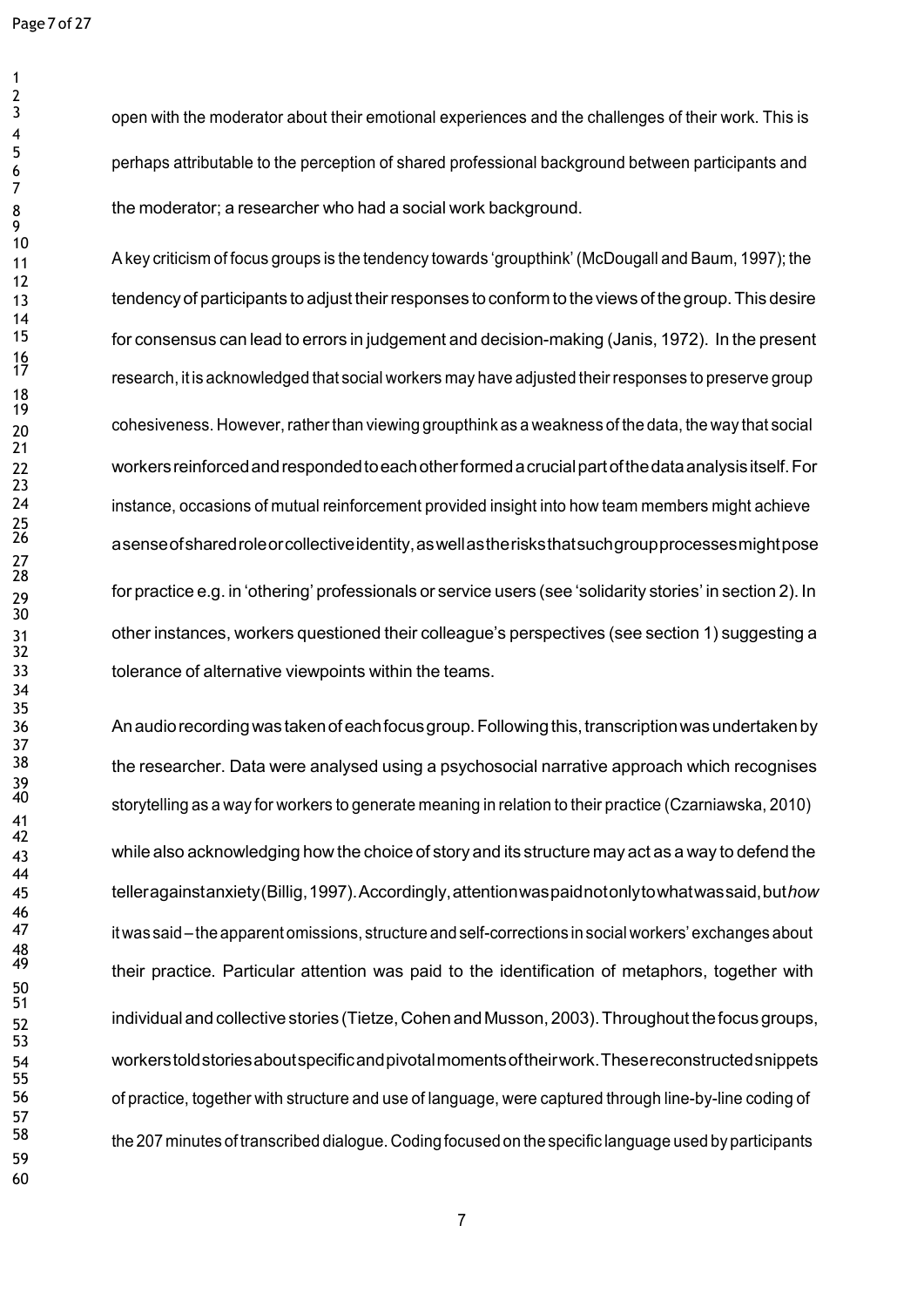to describe cases, service users, practice and members of the team itself, as well as each occasion wheresocialworkersrecalledapriorinstanceofpractice.Followingthis,similarandoverlappingcodes were consolidated and re-labelled; instances of practice were grouped according to the 'moral' they conveyed about practice and recurring uses of instances of rhetorical techniques and metaphor were also grouped. This resulted in the distillation of eight key story types, reported below.

### **Findings: 'Team tales' in child protection and duty social work**

 The term 'team tales' is used to describe the stories that were told by workers individually and collectively in the focus groups. At an individual level, workers told stories about their own practice, often recalling experiences which contained <sup>a</sup> moral or lesson about the work. Workers also engaged incollectivestory-building,wheremembersofthegroupbuiltoneachother'snarrativestopresenta detailedpictureofchildwelfarework.Eighttypesof'teamtale'wereidentifiedandwillbepresented 32 inturn. Each includes a discussion of the potentially positive function of the story type alongside the potential risks for professional practice.

## **1. Emotional container stories:** *absorbing and the need to 'vent'*

 Throughout the first focus group, workers developed a specific metaphor to frame the emotional experience of undertaking child protection work. They described how they acted as a 'container' for other people's emotions, including other professionals and service users:

 SW3:Ithinkwe'relikea*sponge*…youdon'trealisesometimeshowitcanbuildupandyoucan get *saturated*…Ithink it can slowly mount up, actually…*like a cup, it can brimover* and Ithink thatcancreepuponusassocialworkers.Becausewe*absorb*it.Unlessweusegoodtechniques to kind of get rid of it, *where does it go*? It can't go anywhere.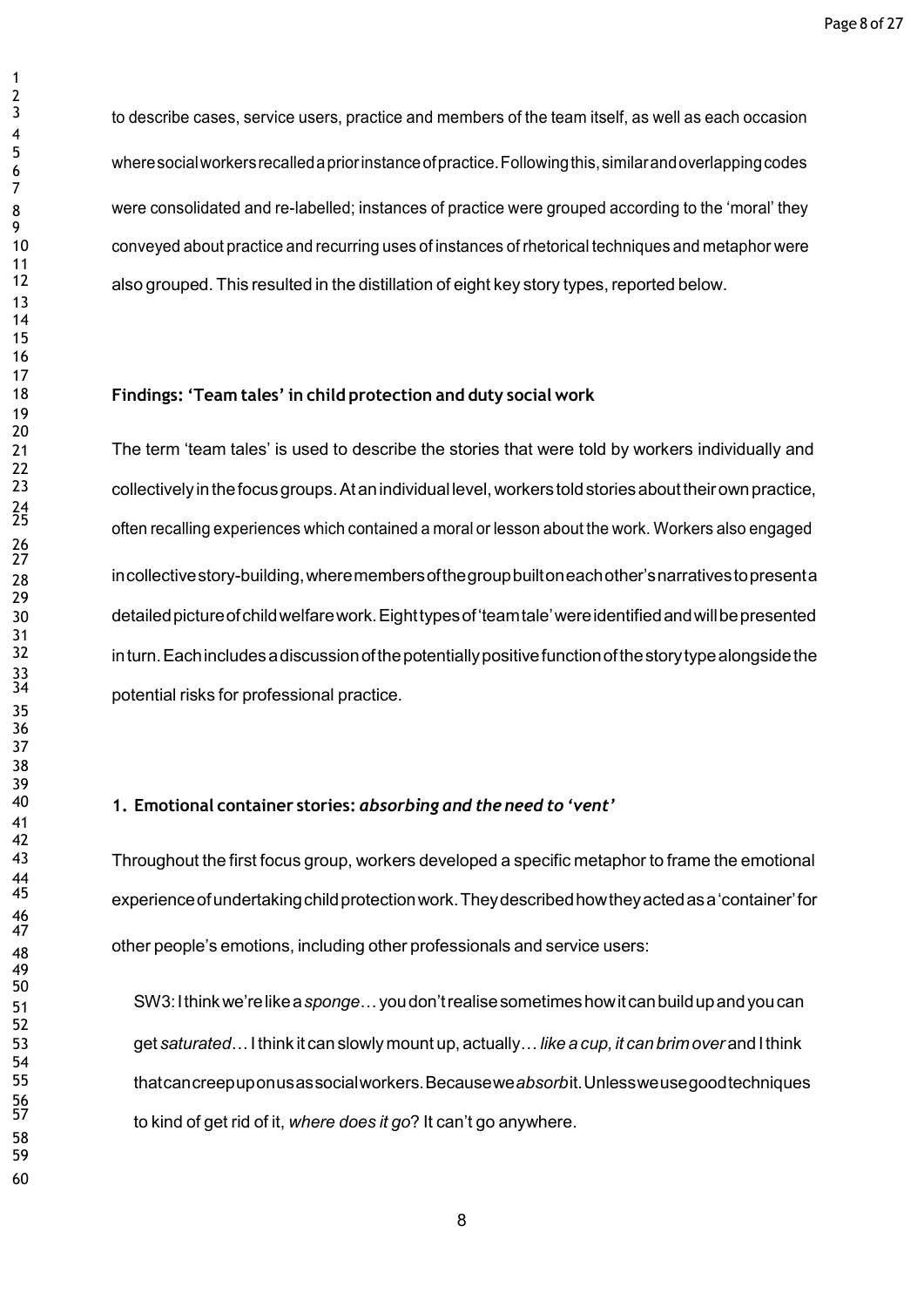$\frac{2}{3}$ 

 SW1:Ithinkwe'reverygoodatrecognisingwe'vereachedourpeakandwecan'ttakeanymore! Getting really *saturated*, we need *to drip it out somewhere* else…

In this sense, emotions absorbed in the course of the work can leave the worker 'saturated' and in need of release. As the perceived pressure builds, the metaphor then develops - water becomes steam, and needs to be 'vented'. Talking to others in the team was then identified as having an important function in releasing pressure, since it:

SW5: … lets you *vent* –

SW4: Yeah.

SW3: Mmm.

SW5: It lets you get it out of your system and it's 'Ah, I feel better for that now!'

SW2: Yeah!

44 SW3: Because that's what you do with families – you take it all!

 Venting to one's colleagues was identified as a way to manage emotions – a way to empty the container(theworker)whocouldbecomefull.'Emotionaswater'and'selfascontainer'providedan organising metaphor for team members, allowing them to articulate the shared emotional experience of the work. As workers described the process of venting they also *demonstrated* it in their exchanges. Forinstance,oneworkershareddetailsoftheirchallengingweekwiththeteam.Theyinturnshowed empathyandconcern,allowingtheworkertoreleasesomeoftheirbuilt-upemotion.Theconceptual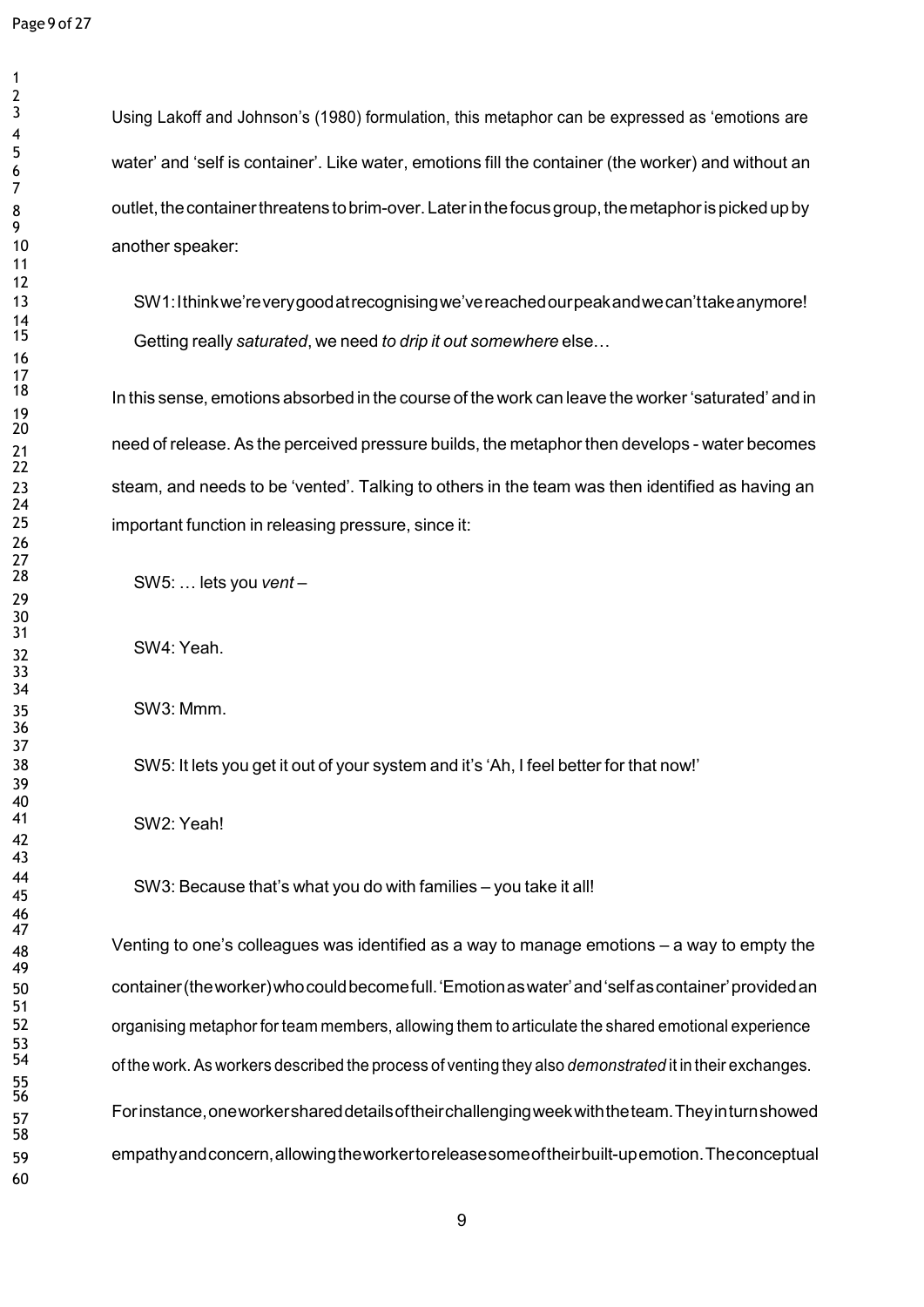metaphor'self as container' implies that workers have a *finite* capacity to absorb and contain emotion. This suggests that unless there are opportunities to vent within organisations, workers may become saturated and unable to offer containment to families. The emotional container metaphor had an implicit message: this is difficult material to absorb and hold-in order to be managed, it needs to be shared.

 However,whilethismetaphorwasusefulforexpressingandsharingtheemotionalrealityofthework it could potentially have negative implications. For instance, one worker stated that venting to colleagues could be 'very politically incorrect' and 'offensive'. Venting in this sense appeared to 22 involve inappropriate characterisations of service users. It is possible to envisage how this could foster anoppressiveorcynicalviewoffamilies.Mostworkersinthegroupdidnotappearcomfortablewith this characterisation of venting, describing it as being about sharing their personal reactions with colleagues, rather than expressing negative views about families. An interesting question, therefore, is whether there is a distinction between 'venting' and a more productive 'talking through' of difficulties to reach a resolution.

### **2. Solidarity stories –** *us* **as different from** *them*

42 In both focus groups, workers articulated the unique aspects of their assessment-heavy roles by comparingthemselvestootherprofessions,andtootherroleswithintheprofession.Thesestories involved characterisation of the typical duty and safeguarding worker – a portrait of the type of person,theirqualities,skillsandcharacteristics–neededtoperformtherole.Inrelationtodutywork, participants stated that:

 SW6:It's a *huge*thing todo. Ithink there's real skill in that.I think we're *lucky* in our duty team, we're all – it's *our* thing.

SW8: Mm!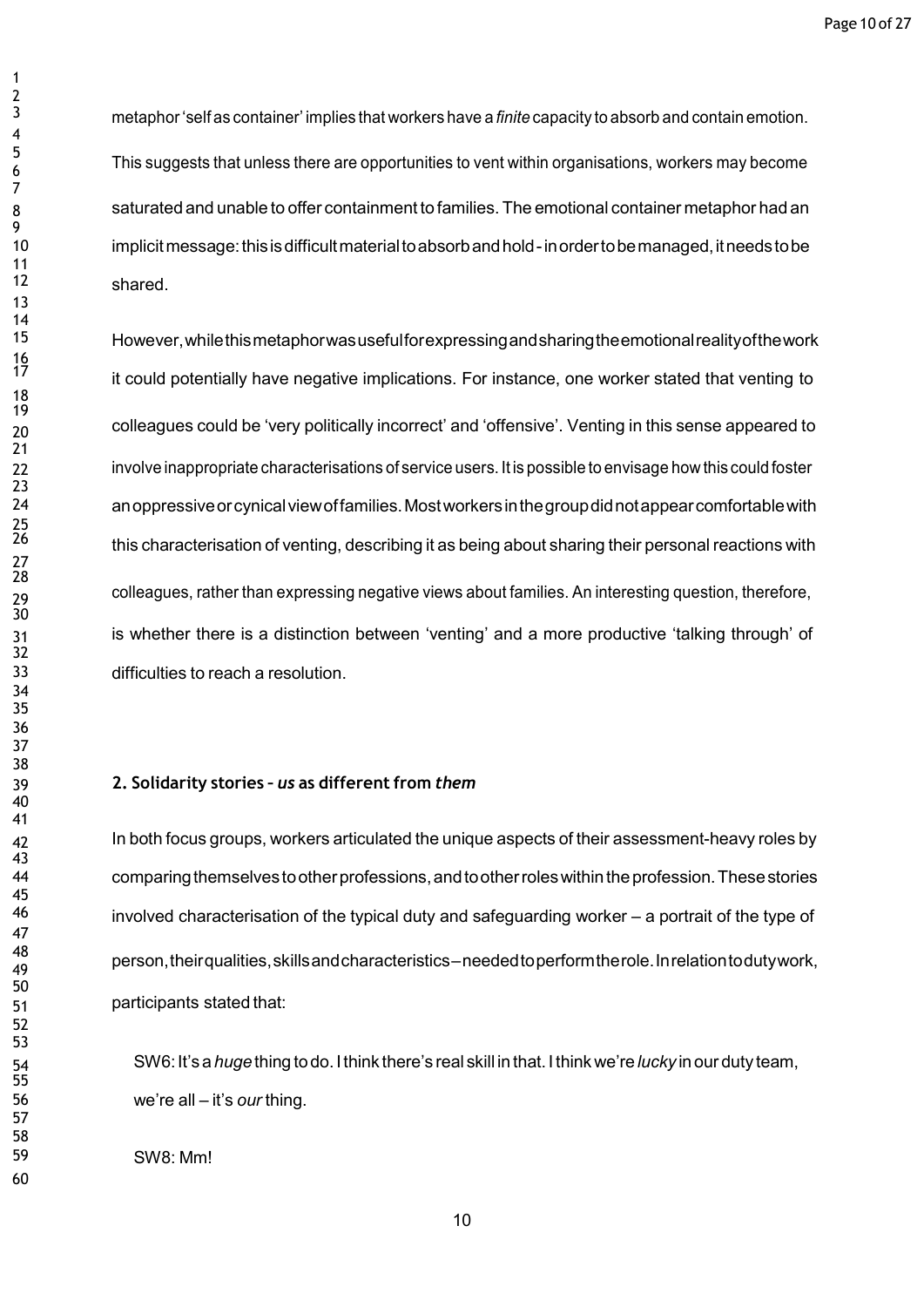SW6: I don'tthink you canwork in a duty team unless it's *yourthing*.You have to have a low boredomthreshold,Ithink(laughs)otherwiseyou'dwanttocarryonworkingwithfamiliesall thetimeandthatwoulddriveyouinsane.We'vehadpeoplewhohave*tried*toworkindutyand couldn't copewith onlygoing in once ortwice.And you've gottobereally curious aspeople, and be willing to hearthewhole life story from families and…work in a really quick way. Your brain has to work *fast,* as SW9 said, you're on your toes.

 Characterising the 'type of worker' who would fit with the team served to emphasise the unique characteristics and skills of the team and its members. Specifically, workers identified a sense of vocationasanecessarycriterionforsuccessintheteam,i.e.thatdutysocialworkneededtobe'your thing'. However, there is also the uncomfortable suggestion that long-term work with families is undesirable or 'madness'. These solidarity stories emphasised the endurance and shared skills of the collectiveteam,butinvolvedadegreeof'othering'ofbothotherprofessionalsandserviceusers.For instance,thoseworkerswhocoulddoassessmentworkweresharplycontrastedtothosewhowere perceived as not being up to the job:

SW4: Yeah, safeguarding and duty is *specialist* work -

SW5: Yeah.

SW4: - And if you can't do it, *don't* do it.

SW3: Yeah.

SW4: Don't come in and come into a team – because we – it'll burn you out, you'll leave a hole in our team which is more stress on the social workers that actually *want* to do it as a career. Social workers who think 'Oh, I need to do a year of that to get it on my CV' are just frustrating 56 [to] me really.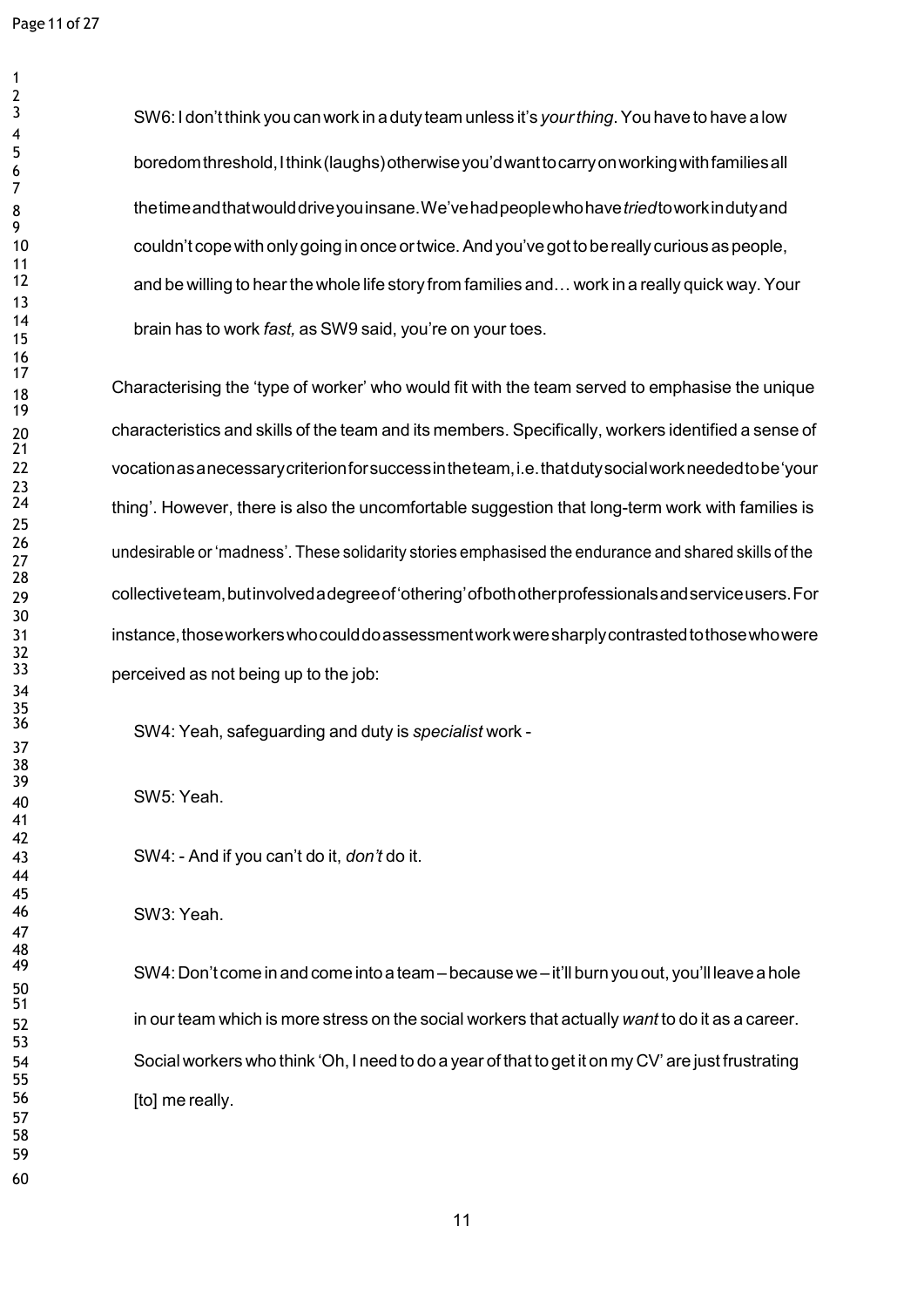The purpose of these stories appeared to be to emphasise the team's unique identity in terms of skills and vocation, and to reinforce team membership by comparison to those workers who had tried, but who failed to go the distance. However, implicit in these tales is a cautionary message that if you don't fit or uphold the norms of the team you won't last. In this sense, there were echoes of Dingwall's (1977)atrocitystories,inwhichworkersreaffirmedtheirownidentitybytellingderisorystoriesabout otherprofessionals(inthiscase,thosewhodidn'tgothedistance,orthosewhowantedtoworkwith 17 families on a longer-term basis). While setting boundaries around timescales may be productive, there wasanassumptionthatapreferenceforshort-termworkwithfamiliesisnecessarilyavirtue.There isalsothemessagethatifyoustruggle,youwillbeaburdentoother'career'socialworkers–andyou shouldn't be in the team (If you *can't* do it, *don't do* it). Celebrating individual and collective professional skills is important, but it is also possible to imagine a how a problematic culture of bravado could develop, potentially preventing workers from seeking support. While professional pride is important, a 'them and us' view of other professionals and service users could be unhelpful for practice, potentially preventing communication with professionals outside of the team.

# **3. Professional epiphanies-** *what <sup>I</sup> have learntabout myself asa socialworker*

 Workersprovided short stories about aprofessionalexperience thathad alasting impact onthem, 44 shaping their sense of identity as a professional. Like Orr's (1996) war stories, these were characterised by a short, pithy example of practice – usually depicting a professional challenge, a particularly harrowing or emotional case. These experiences were presented by workers as transformative – they had learnt something fundamental about the work or about themselves as a professional:

 SW6:Itwasoneofthosevisits that*every*onethinksof whentheythink aboutriskysocialwork. It was 7 at night, nobody knew where I was. It was in the middle of nowhere... I know the managerwas veryconcernedaboutitafterwards.Buttherewas*nothing*tosuggestthatthese grandparents were a risk beforehand…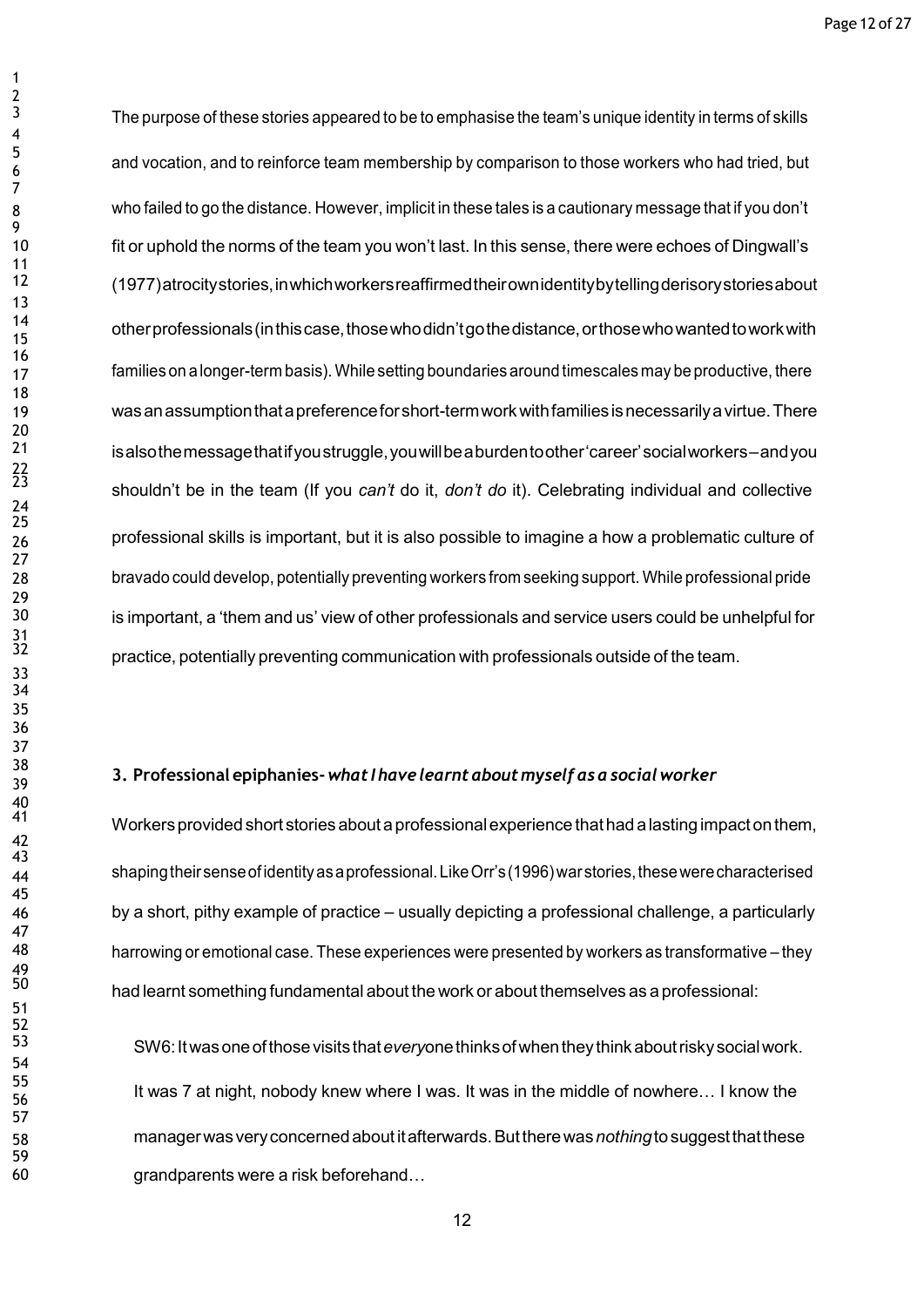The worker then went on to describe a situation in which they had been threatened and held hostage inthehousebeforemanagingtoescapetosafety.Theaccountwasconcludedwiththemoralofthe story:

 Thefamilywere not known to us previously – and now we're amazed that they weren't…And that's always the way – *the risky visits in this business are the ones you can't see.*

16 Before this incident, the worker had been relatively confident in their ability to manage challenging situations as she thought of herself as a 'seasoned and experienced' professional, and as such 'able to engage anyone'. However, the worker was changed by this frightening experience, recognising the inherentrisks posed by the work.She nowrecognised her professional vulnerabilities and sought supportratherthan managing risk alone.Other professional epiphanies included experiences of being accused of a crime by a service user, experiencing assault and witnessing extreme cases of abuse and neglect.

 Eachofthesestoriescontainedamoral,orimportantpieceoflearningaboutone'sownpracticeand resilience,suchasmakingpeacewiththefactthatitissimplynotpossibleto'fix'thingsforeverychild and family. Like Orr's (1996) war stories, these accounts allowed workers to articulate the development of their sense of professional identityand transmit learning to others in theteam.For instance, the story recounted above represented an important piece of learning for the team as well as the worker; it led to detailed discussions about how measures could be put in place to improve worker safety.

 However, not all professional epiphanies had positive outcomes. For instance, one worker described entering the profession feeling a desire to develop relationships with families and be 'liked'. However, 53 aparticularly challenging practice experience had led them to move from a position of openness in theirworkwithfamiliestoastanceof'expectingtobeliedto.'Someprofessionalexperiencescould lead to workers becoming more cynical or suspicious in relation to their work with families and arguably, the telling of such stories by experienced workers could shift perspective of other team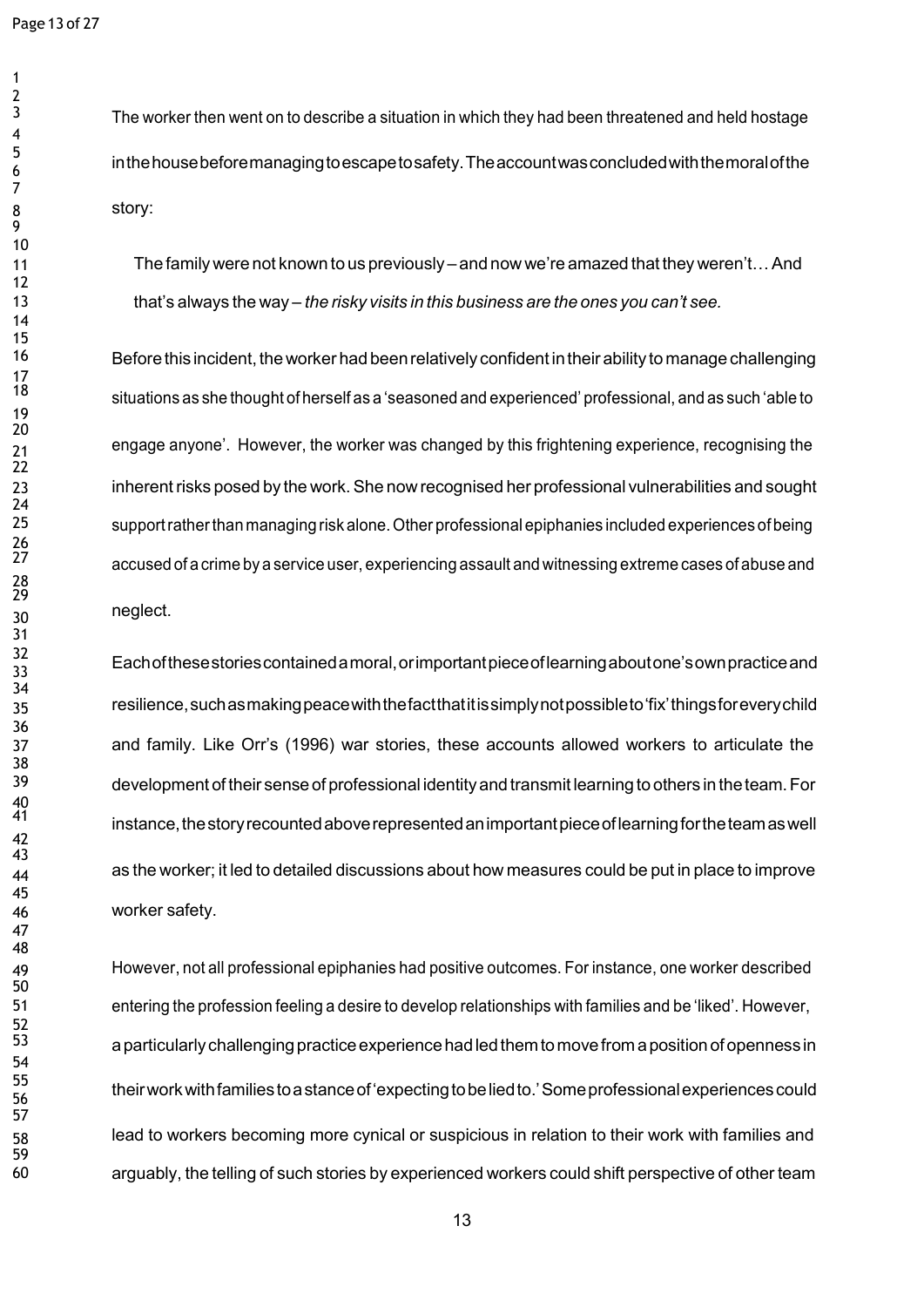members.

### **4. Professional affirmation stories –** *this important work, society needs us*

 Undertaking a high volume of initial and investigative visits meant that workers frequently encountered families who were understandably distressed at the prospect of social work visit. Workersdescribedhow,tomanageaninitialhomevisit,theywouldneedtomarshaltheiremotional resources prior to entering the family home (see Author's Own, 2019). A way to do this was to generateaffirmativenarrativesaboutsocialworkasaprofession–totellapositivestoryaboutsocial work and its role in society. This could act as a salutary reminder of the value of the work one was preparing to undertake. For instance, one worker described the need to call to mind that:

 SW4:Youaredoingthisbecause…ninety-ninepercentof societyactually*want* yououtthere doing this job.

Drawing on the societal benefits of the profession acted as a way to affirm the positive purpose of the worker's current intervention. For instance, one worker told the following story of social work as a profession:

 SW1:We're trying to break the cycle…get involved in the child's timescale, make those changes, get them on a path to where they can grow up as human beings who are responsible and respectful of others.

49 Reminding oneself of the importance of the role, and the wider benefits of their professional activity allowed workers to tolerate emotional challenges associated with <sup>a</sup> particular piece of work. Re-telling and holding onto positive storieswas vital in countering negative stories abouttheprofession:

 SW6:The*very nature* of ourrole is to be is to begoing out to riskyfamilies on our own – Ithink that'swhereourskill-baseliesactually.ThenumberofDV(domesticviolence)caseswegoout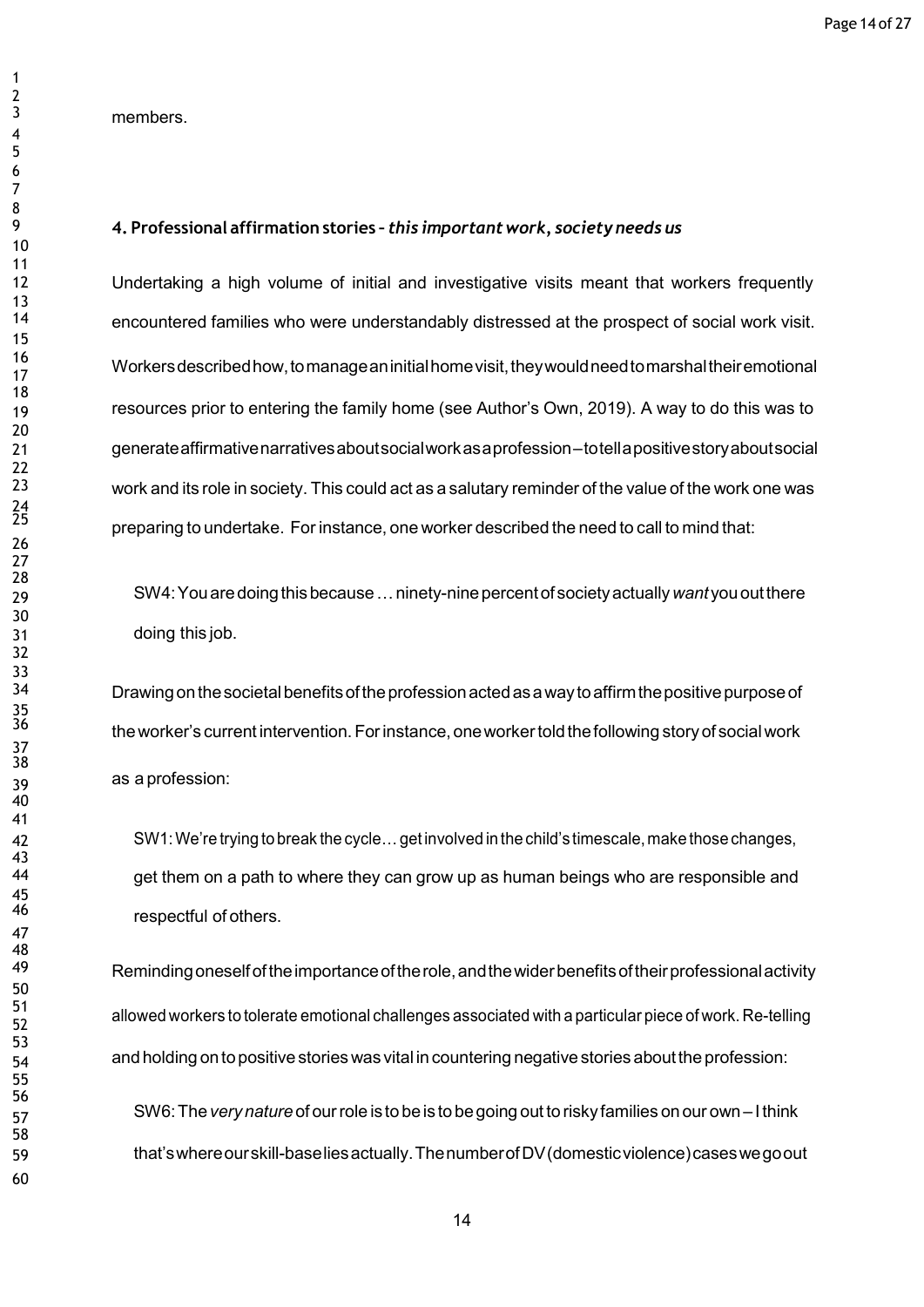to without a second person, because we *can* manage people and their behaviours... And I think quiteoftenwe'reverygoodatsayingwhatwe're*not*verygoodatandwherewe'vefailed.And 8 I get *really* frustrated, like the Rotherham Report, Baby P, you know, any serious case review at any time, [we're] really good at berating ourselves, we're really not very good at looking at what we do right $-$ 

SW8: Our strengths!

 SW6:Right!That'sthesocialworkway–let'sreflectandimprove,butsometimesIthinkactually part of constructive reflection is looking at what *worked,* not just where we failed.

24 Celebratory stories of effective, supportive work with children and families is generally absent from wider societal narratives about the profession (LeGood *et al,* 2016), so collectively holding on to positive messages about the importance of social work in society is important for morale and potentially, for worker resilience. However, in foregrounding the role of the social worker in change, these stories tended to minimise the role of children and families *themselves* as active participants in the process ofchange.

### **5. Partnership stories –** *find common ground and promote choice*

 In contrast, some social workers' accounts of practice included stories that illustrated the importance of getting 'alongside' families. They spoke of the pressure, especially as an experienced worker, to feel solelyresponsiblefortheoutcomeofaninterventionwithafamily.Itwasthereforenecessarytokeep in mind that the work was about *partnership,* with the family taking an active role in bringing about positive change:

 It's about that partnership thing – it's about partnership working. It's not *me* telling *you*, it's workingtogether.Whenwe'regoingtowork togetheris if you'regoingtoworkwithme.I…put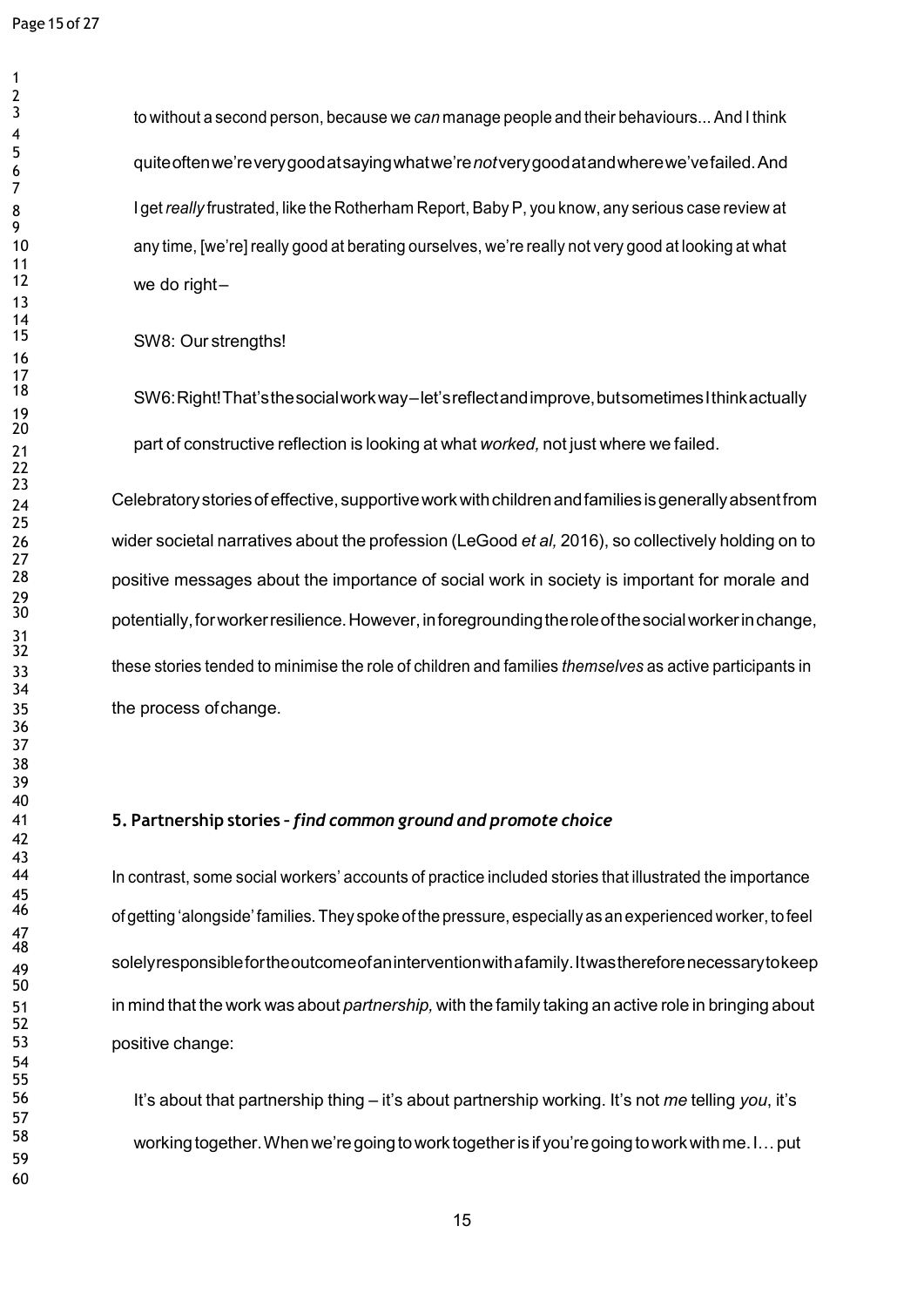my cards on the table and I expect you to put your cards on the table... we start to pave a way to work together.(SW7)

 Workers recounted cases where getting alongside parents was key to bringing about a positive outcome. Key features of these partnership stories were a) establishing common ground and rapport and b) promoting parental choice:

 SW1:Wehaveacommonlinkwhichisthechildren.Eventhemostworryingoffamilies*actually want* their children to thrive, even if they're not necessarily to enable that. If you bring it back to the kids much of the time that will help parents to come alongside. That's your common ground isn't it?

In these stories, working in partnership involved the social worker positioned as a promotor of choice:

 What I always say to people is I'll advise you, I will give you the options but you make your choice.Andit'slike,ifyoumakethewrongchoice,itcouldmeanquiteseriousthingshappening to your children, being removed, but it's *your choice.* (SW4)

 Intheirstoriesofworkinginpartnershipwithfamilies,workerspositionedparentsasrationalagents able to make choices. However, framing practice in this way de-emphasises the structural, and ecologicalfactors(e.g.poverty,discrimination,gender etc.)whichmayhavea bearing onparents' capacity tomake choices inameaningful way.Where partnership ismore narrowly conceived asgiving  $\frac{45}{16}$  parents choice (as opposed to working together in a sustained way) there could be a sense of the 48 social worker minimising their own professional role and responsibility in bringing about change through offering support, resources and encouragement.

#### **6. Parables of persistence –** *keep going, persistence pays off*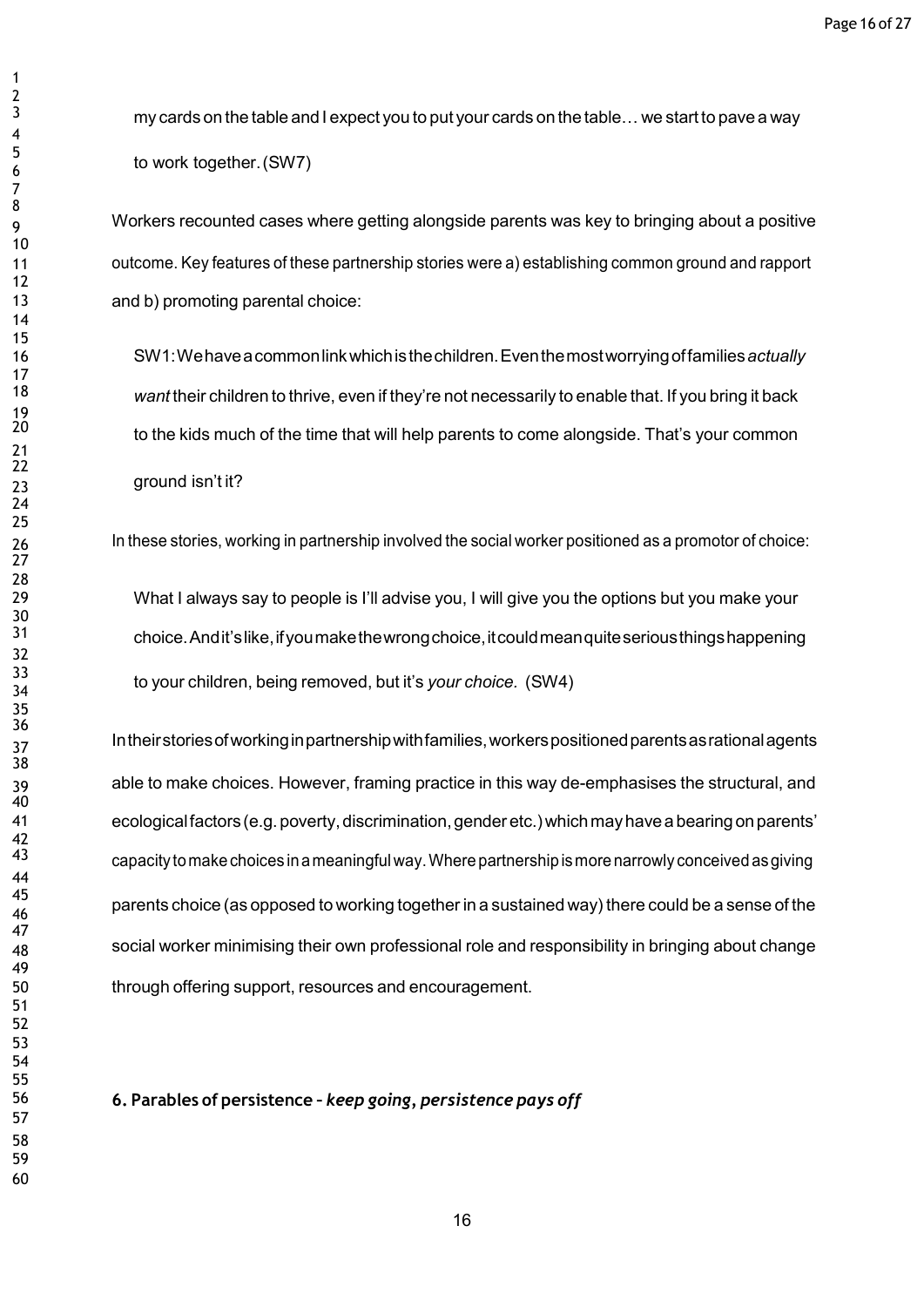A key feature of social workers' daily practice was working with, and managing, resistance. However, repeated experiences of hostility from families could leave workers feeling dispirited and drained. A 8 key aspect of professional resilience is the ability to manage the emotional demands of being rejected (see Author's Own, 2019) while resisting the temptation to 'shut down' or adopt a stance of 'detachment' (SW4). A parable is a 'succinct, didactic story, in prose or verse that illustrates one or more instructive lessons or principles' (OED, 2019). Social workers recounted short instances of 17 practice where persistence and a willingness to tolerate initial rejection ultimately led to success. The moral of these parables appeared to be *persistence pays off.* Crucially, these stories contained a resolution, where the initial difficulty was overcome through persistence:

SW8: So I was sitting outside... a house... and we were being ranted at by a mother in the  $\frac{26}{27}$  driveway. And each rant I'd sort of let her get it out of her system. I'd answer a bit, and anyway [shesaid]it's really late, youknow, she's startedchanging yousee.Anyway it's *really* late*!*Bla bla, youwant togohome!Bla bla, andyou'll want tohave yourtea!I*would*,I said, doyouwant toputthekettleon?Andthatwasit!Wecompletelylaughed!Sowewentin,and*then*wecould carry out the assessment.

 In this instance, holding one's nerve and allowing service user to vent their anger is framed as <sup>a</sup> necessary step in achieving a meaningful and respectful relationship, indicated in the resolution of the story – going in fortea.The moral of this story seemed to be that persisting through initialrejection 45 can pave the way for positive working relationships. Other workers provided examples where persistence was <sup>a</sup> professional virtue and could represent <sup>a</sup> powerful intervention in itself:

 SW3:One of theones thatreally got me themost was theten-year-old boy – he hatedme. He threatenedmedownthephone,hethreatenedtopunchme…HehatedmesomuchbecauseI removed him from his home, *but* he hated me up until the day I said to him look I'm going to hand this case over... He could say whatever he wanted to me, I mean he could do all sorts, he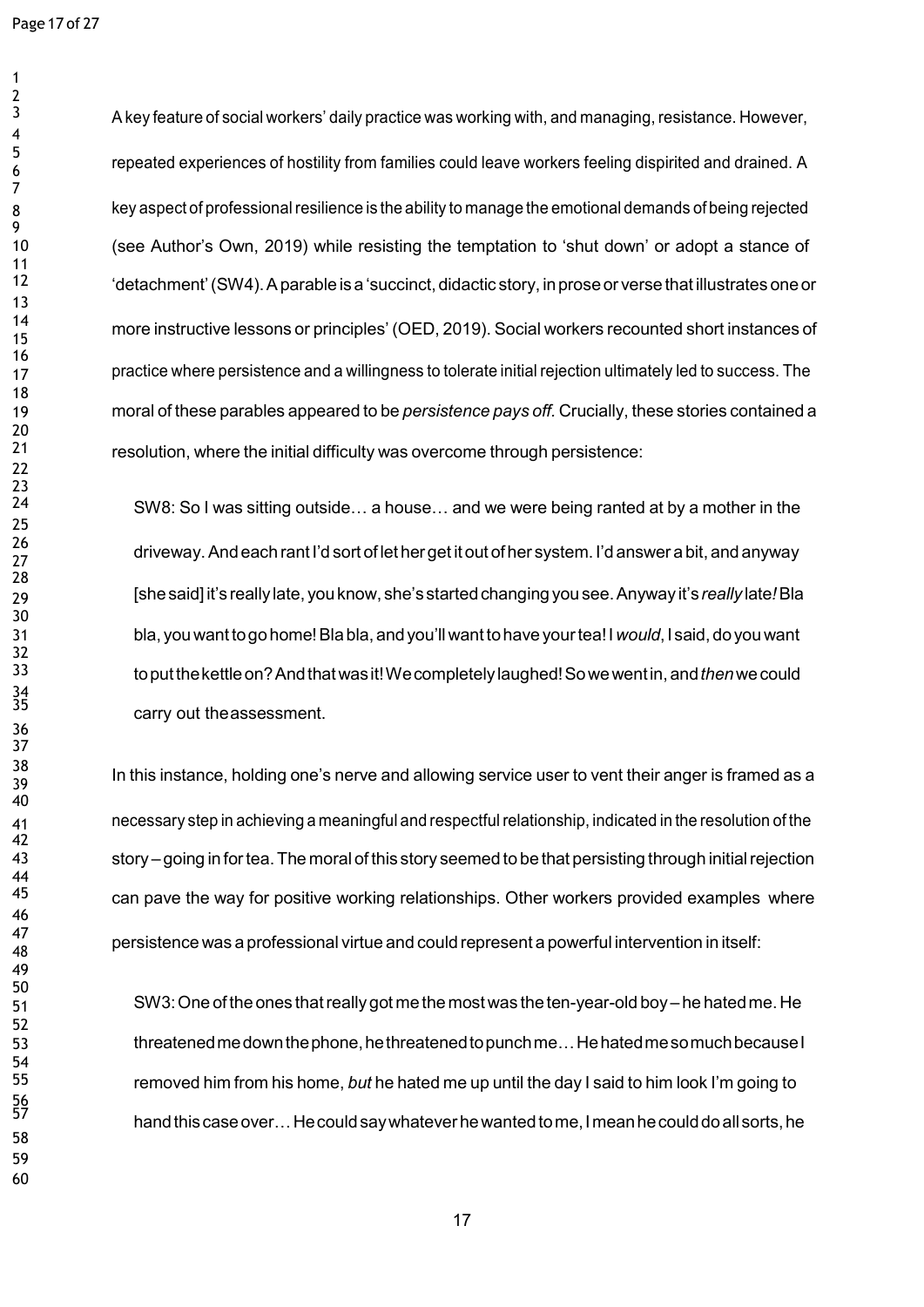could threaten me… and I'd *still* be round there saying to him well, how do you feel about things?

Thefunctionofthesestoriesseemedtobetopromotecourageandresilienceinthefaceofdifficulty as well as transmitting learning to others, i.e. that situations which begin badly can end well. However, theseparablesofpersistenceappearedtorepresentarisk.Asoneworkerpointedout,thepressure to feel that through hard work and persistence you can 'engage anyone' (SW5) can lead social workers to feel solely and personally culpable when intervention fails. The notion of persistence as a virtue mayalsomeanthatsocialworkersfeelpressuretotolerateunacceptablelevelsofrisktochildrenor themselves in their attempts to engage service users. One worker, for instance, described how social workers frequently go into situations where all other professionals, including the police, would 'refuse'  $\frac{26}{27}$  to attend.

## **7.Storiesofcourageouspractice–***it'sscary,butwehavethecouragetoprotectchildren*

36 As the first responder to a concern around abuse or neglect, workers often witnessed distressing sights involving children. When asked how they managed these painful experiences, some workers constructed narratives which depicted the social worker as hero with the capacity to protect and save the child:

 SW1:We'rethereforonereason,we'relooking afterchildren.We'reprotectingchildren. You can almost…treat it like a fantasy…charging overthe hills on a white horse!…Ultimately it's aboutrescuingthechild,becauseprettymuchwhatwe'redoingisrescuingchildrenfromvery difficult positions.

 Thesenarrativesdepictedthesocialworkerasastrongcharacter,bravingfraughtanddangerous situations in a display of courage and heroism: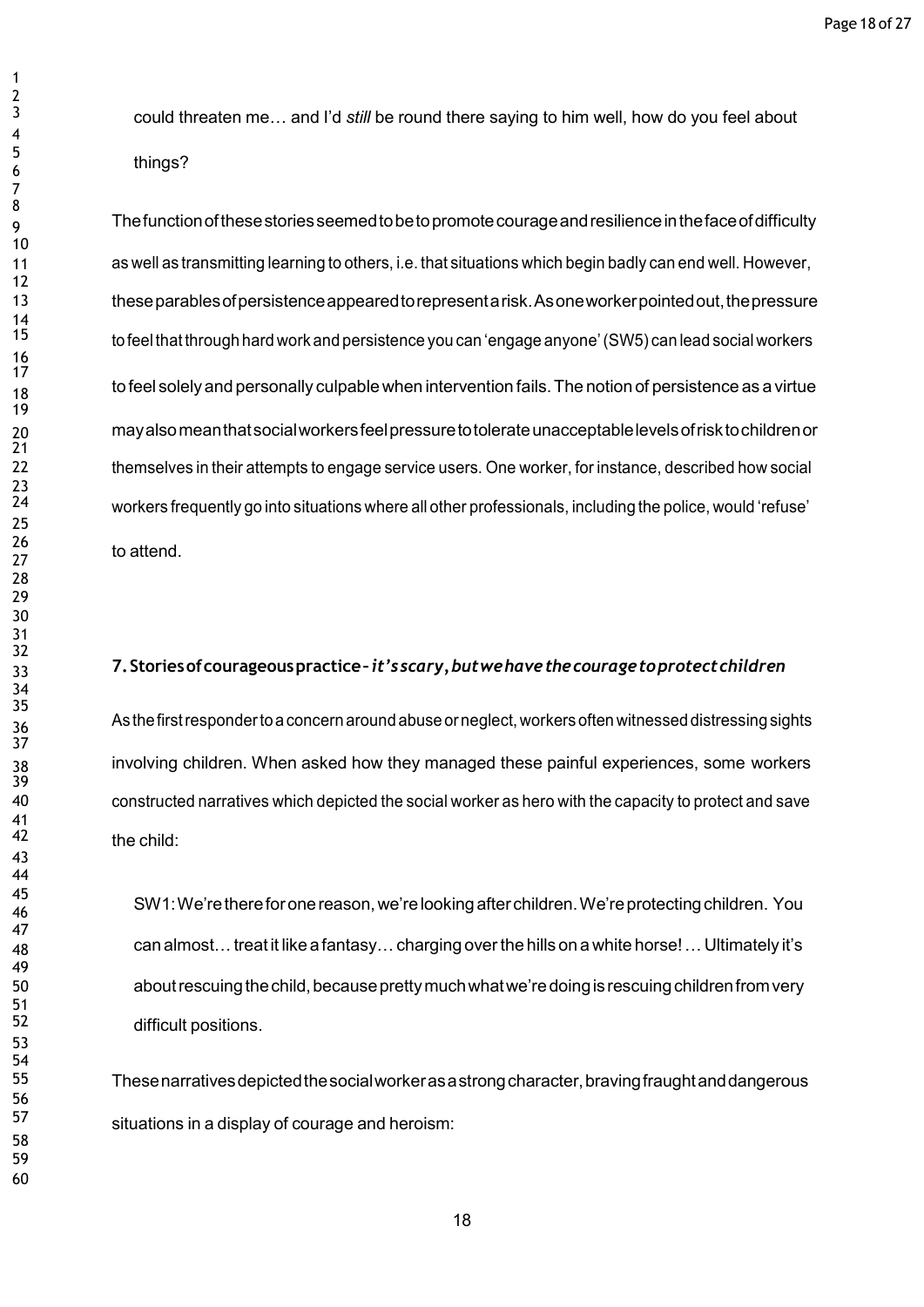SW4:Especiallyinthecaseswherethere'sbeenlotsofbig,aggressivefiguresinthefamily. You're the one that's gone in there showing I don't care! You can shout and throw punches... whateveryouwant!I'msafeguardingthischild!Thechildwillseethatandthinkwell,I'vebeen scared of this person, but this person has come in and stood up to them.

 The idea of the social worker as hero, going into 'battle'(SW4), 'charging' overthe hills (SW1) and 'bravelysoldieringon'(SW6)inthefaceofadversityisreminiscentofBeckett's(2003)study, where practicewasdefinedbythemetaphor'socialworkiswar'.Thinkingofsocialworkasgoinginto'battle'  $_{\rm 20}$  to save children helped workers to muster the courage and emotional resilience needed to manage upsetting situations and support children at risk. However, the positioning of the worker as hero, fighting for and rescuing the child foregrounds an adversarial approach to working with parents, which could create a defensive or oppressive dynamic.

# **8. Cautionary tales:** *expect the unexpected and remain vigilant*

 In the context of high-volume, time-limited assessment work, workers spoke of the fear that they would miss something, resulting in a vulnerable child being left at risk. Workers also repeatedly spoke 39<br>39 of the discomfort and anxiety that accompanied the need to intrude into the private aspects of families'lives.Inordertomanageboththisdiscomfortandtoavoidcomplacency,workersneededto strenuously call to mind the importance, and legitimacy, of being sometimes intrusive to protect children. To do this, workers evoked 'cautionary tales' – instances of prior practice (their own or a colleague's)whichservedtoreiteratethenecessityoftheirintrusion,remainvigilantandexpectthe unexpected:

 SW3: We went into the house and it was an arranged visit, and the whole house was totally spotless.He[thefather] says 'Ah,I'll showyou round,andthesearethechildren'sbedrooms'. Bedsweremadelovely, and…I said'what's thatroomthere,where's yourroom?'Andhesaid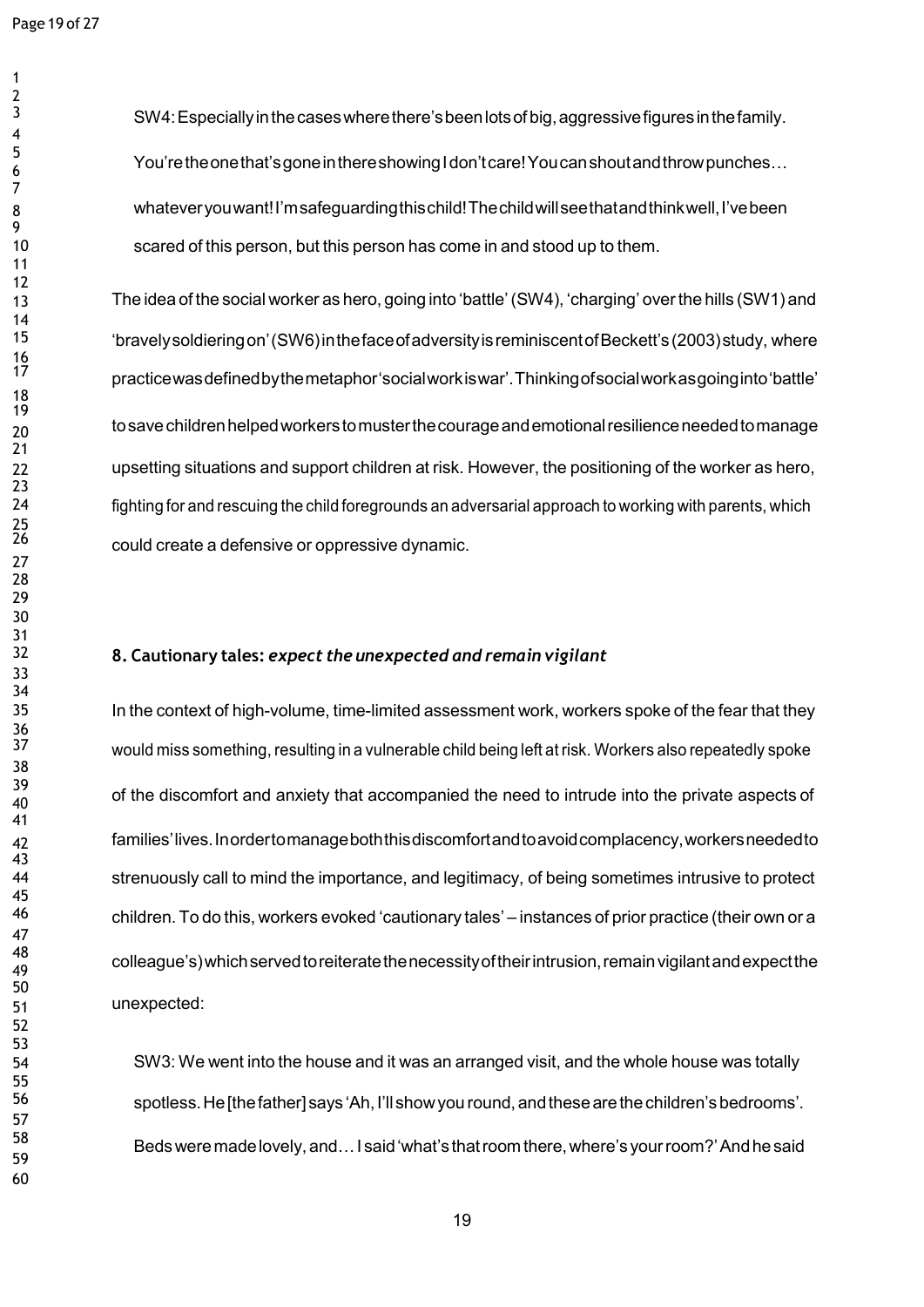'oh,youcan'tgointhere!'...Iwaslike'Weneedtogointothisroom!'Ittookaboutfiveminutes of negotiation… And he couldn't even open the door! He'd shoved everything in his house into that room – just horrendous! And I said to my student, see! *That's* why you've got to check every bedroom!

 Thisstoryhastwokeyfunctions.Firstly,itemphasisestheneedtoremainvigilanttothepossibilityof 'hidden'risk and the need to sometimes be intrusive. Secondly, it distils a key piece of learning (you've got to check every bedroom) for new workers within the team - remain vigilant to the possibility of 20 hidden risk. Other stories included instances where a worker 'looked in a cupboard and someone 22 jumped out' (SW4) and where a family member became unexpectedly aggressive. However, while such cautionary tales might serve as a usefulreminderto remain vigilant, there is also the risk that they could represent a 'policing' attitude towards families and a 'cynical mistrust' of parents on the <sub>29</sub> part of workers (Woodhouse and Pengelly, 1991: 180). In the story above, for instance, there is an implicitmessageaboutneedingto'catchparentsout'.However,hidingeverythinginoneroommay notnecessarilybedangerousorindicaterisk(itmay,forinstance,bemoreindicativeoftheparent's anxiety about the social worker's visit and efforts to please). There is perhaps a distinction to be made here between remaining legitimately vigilant and being mistrustful or suspicious of parents.

### **Discussion**

 Child welfare social workers undertake emotive work, managing need and risk in the context of reduced resources and increased caseloads (Travis *et al,* 2016; Mänttäri-van der Kuip,2014). Organisational support (Antonopolou *et al,* 2017), particularly support from team colleagues (Biggart *et al,* 2017), can help workers to manage these demands.Thefindings from this explorative study provide insights into the formation ofresilience – how shared 'team talk' and storytelling may help social workers to construct a robust sense of role, helping them to navigate and manage the demands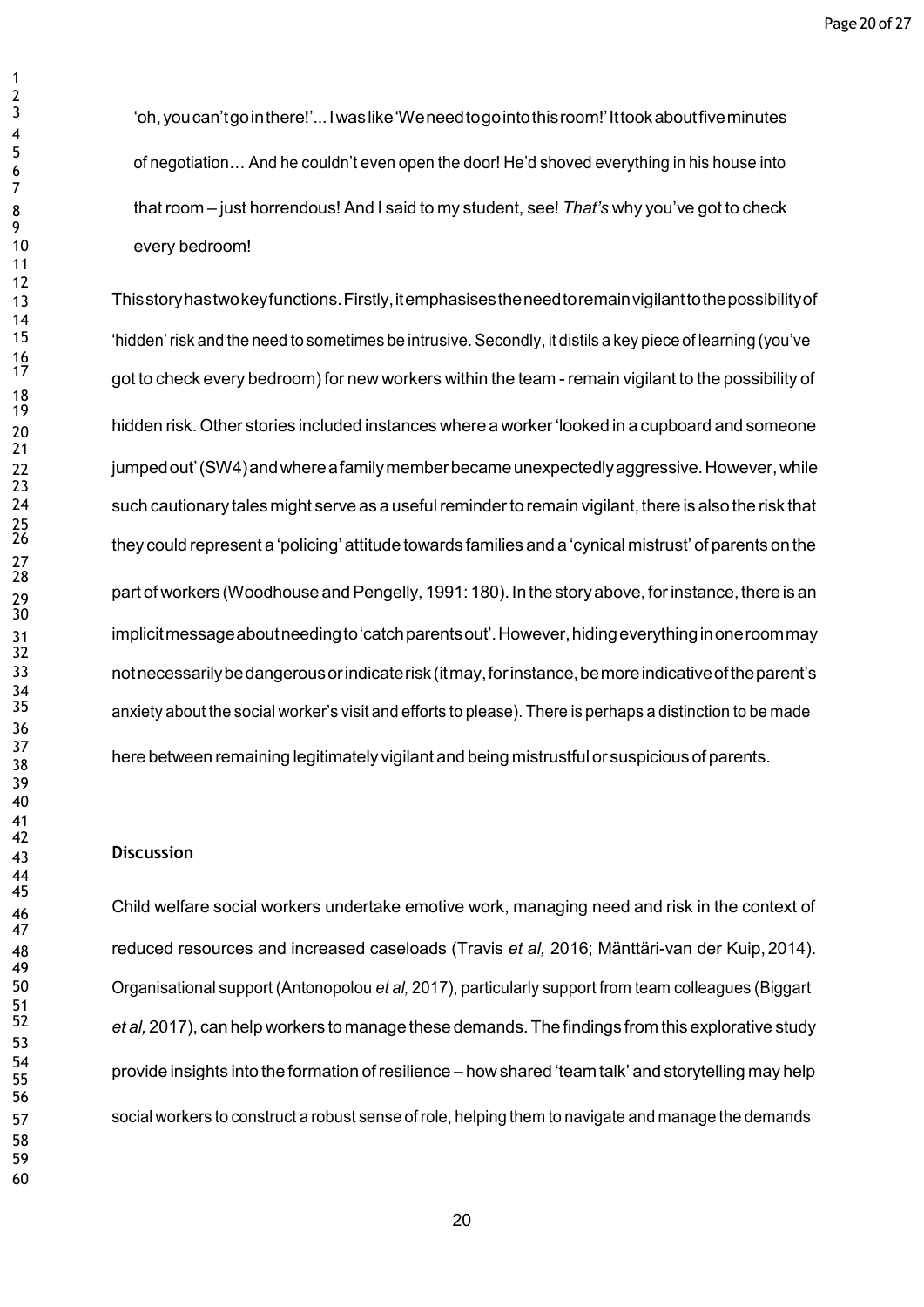Like the 'war stories' of Orr's (1991) photocopier technicians, the stories generated by social workers can be regarded as promoting professional resilience, celebrating and reaffirming workers' sense of their professionalrolewhile atthesame time transmitting learning to colleagues in theteam about how manage difficult practice experiences. Orr (1996: 139) observed that listening to the stories of experienced workers was 'part of the transformation of a new hire into a technician' providing messagestonewteammembersaboutthesortofpersontheyneedtobe. Similarly,thestoriestold 22 in the focus groups were instructive, containing morals for practice such as the need for vigilance and partnership working. Storytelling was also used to explore and articulate workers' sense of professionalrole,suchaswhatmakessocialworkdistinctive(solidaritystories)andthepurposeof <sub>29</sub> the individual social worker in working for the good of society (professional affirmation stories). Storying the work in certain ways appeared to allow the emotional challenges of the work to be managed. Parables of persistence and stories of courageous practice, for instance, appeared to support worker resilience by conveying optimistic messages about the ultimate value of the work, even in the face of difficulty.

 However, some stories also appeared to represent <sup>a</sup> more defensive approach to coping with the 43 demands of the work. By providing us with a frame, stories foreground particular features of experience while excluding and obscuring others. Forthis reason stories can block change within organisations (Boje, 1991) or transmit potentially defensive or 'ritualised ways of working' (White and Featherstone, 2005: 215). Forinstance, the metaphor of social work as war – evident in 'charging over hills' and 'standing up' to abusers emphasises conflict, positioning parents as adversaries. Similarly, cautionary tales employ a risk frame, foregrounding the tendency of parents to withhold the truth, ratherthanemphasisingtheirpositivequalitiesandstrengths.Inforegroundingaspecificfeatureof 58 the child protection work, each of the stories also exclude other features. Each way of seeing practice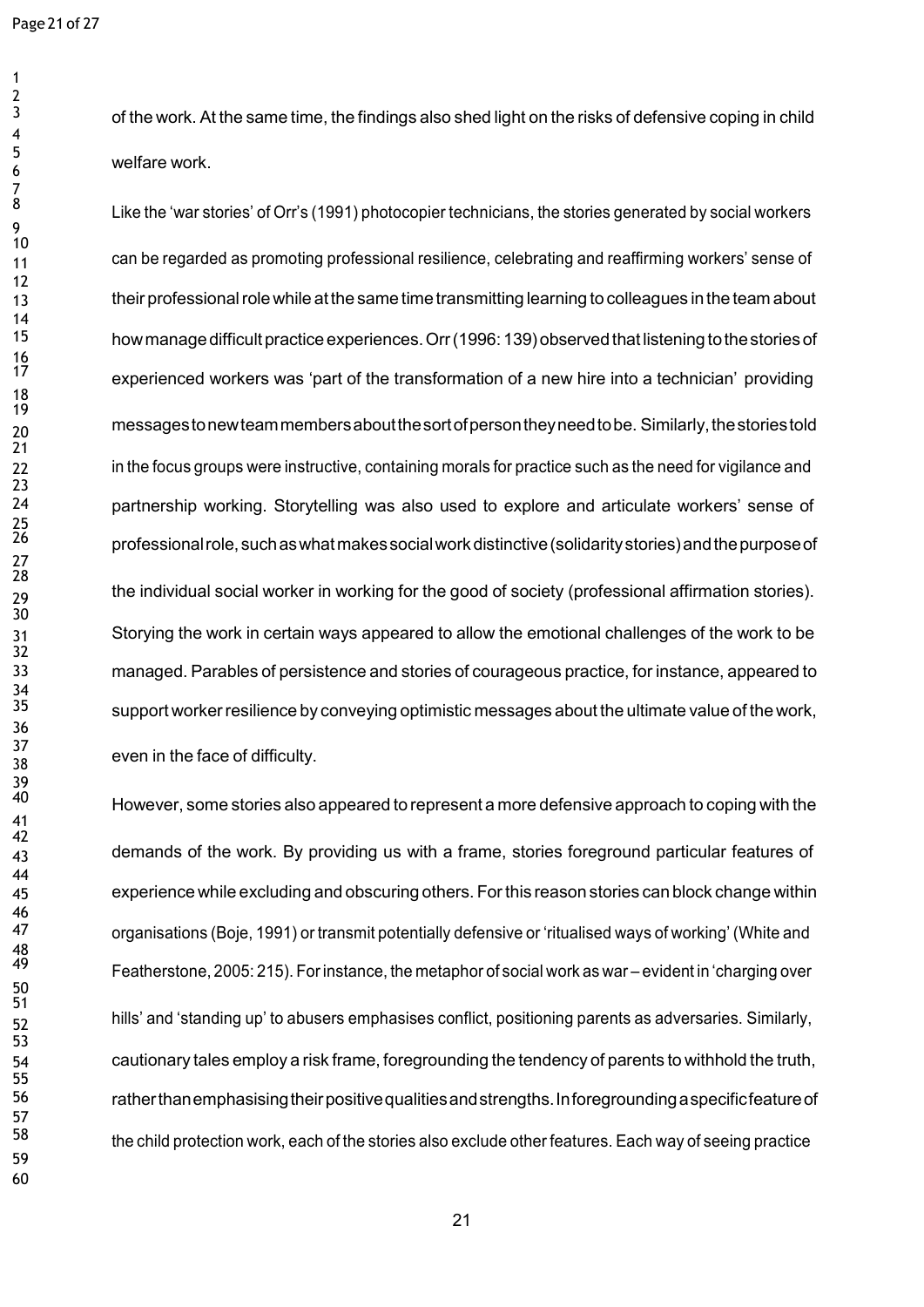has practice has potential benefits as well as risks. In relation to each of the eight story types, the following tensions can be distilled:

- 1. Being able to let out emotions within the team, without creating a derisory venting culture.
- 2. Celebratingandrecognisingsocialworkers'distinctiveprofessionalskills,whileavoidingan 'us and them' culture in relation to other professionals and service users.
	- 3. Acknowledging the deep learning potential of 'career cases', while recognising the possibility that one might adopt a defensive position as result of these experiences.
- 4. Calling to mind the societal benefits and value of social work as profession, without losing sight of parents as active participants in change.
	- 5. Building partnerships and promoting parental choice, while acknowledging the psychosocial factors that might impact on parents' capacity to make such choices.
- 29 6. Persisting with families in the face of lack of engagement or hostility without putting the child or oneself atrisk.
- 7. Retainingtheprofessionalcourageneededtoprotectchildren,whileavoidinganadversarial stance towards parents.
- 8. Remainingvigilantinrelationtohiddenrisk,withoutbecomingcynicaland'policing'families.

The tensions expressed in social workers' stories suggest there is a delicate balance to be maintained in sustaining a robust, yet non-defensive, sense ofrole as a child welfare social worker.Social workers' stories may also reflect the wider challenges of social work practice within a hybrid model, where there is an often uneasy relationship between child protection and family support (Featherstone *et al,* 2014).

52 The findings from this study suggest that stories told within social work teams may build resilience and promote effective coping strategies, but can also represent defensive, rather than constructive, adaptation in response to the demands of the work. Defensive practice has been described as social work's 'open secret', yet what it looks like in practice is seldom articulated (Whittaker and Havard,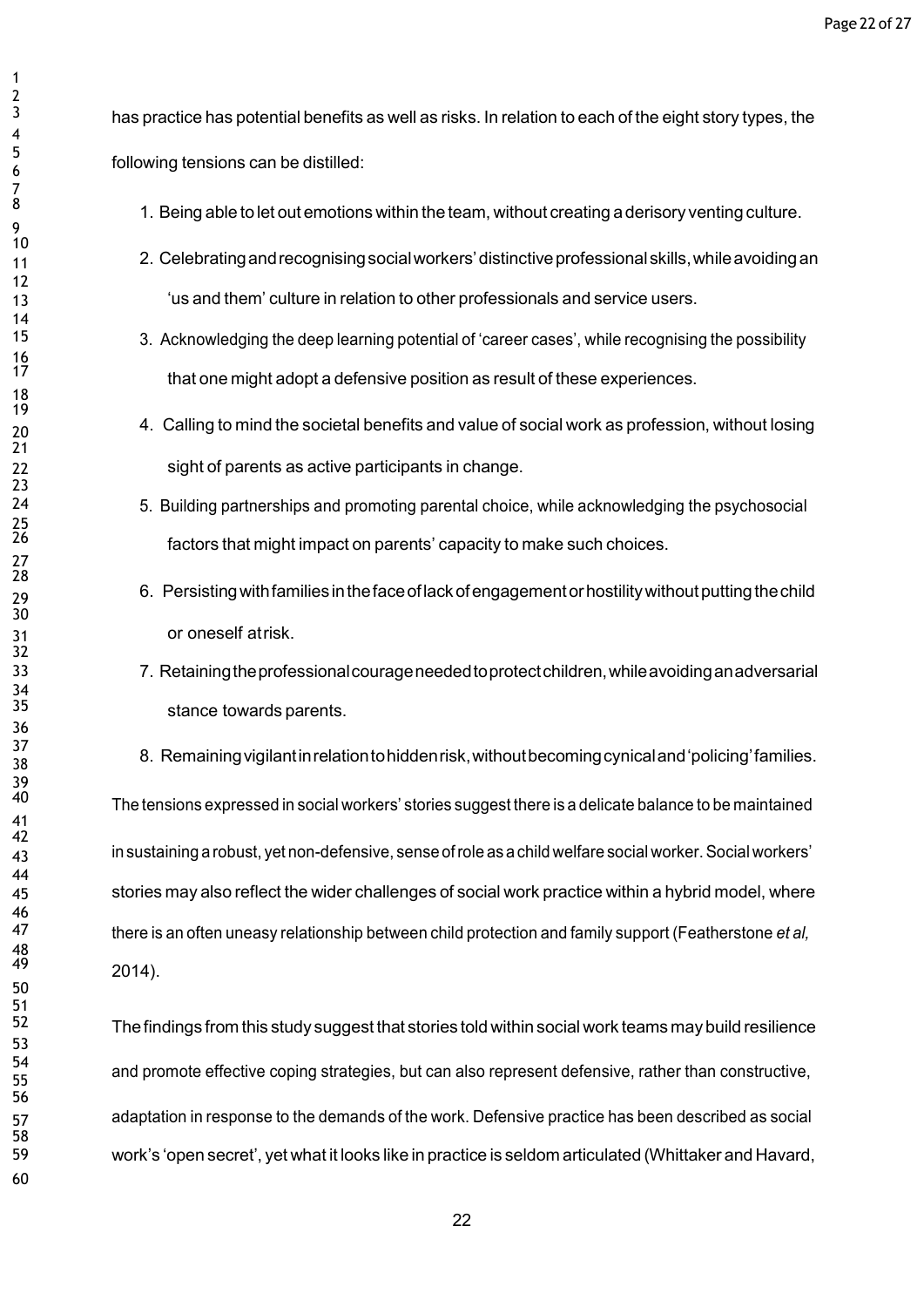2016: 1160). Attention to the language and structure of professional storytelling sheds light on defensiveness - the way that practice is framed can help social workers to manage emotional challenges,butcanalsoleadtoasenseof'usandthem'(Dingwall,1977)inrelationtobothservice users and otherprofessionals.

### **Implications**

19 At an organisational level, attending to the stories told by workers could help managers to understand organisational behaviour and learning (Brown *et al,* 2009). Listening to 'team tales' may provide a way to make sense of, and potentially address, defensive team cultures. Since social workers share their professional epiphanies, an incident experienced by one worker may have a ripple effect throughout 28 the team. There may therefore be a role for managers in helping workers to explore the collective learningfromcriticalincidentsasateam.Forsupervisors,helpingsocialworkerstore-frame,or'restory' key instances of practices may be helpful in facilitating reflection as well as naming the pull towards defensive practice. For individual workers, the different types of 'team tale' identified in this studycouldprovideaframeworkforthinkingabouttheirownsenseofroleandresilience.Questions to consider could include: Which professional experiences have changed me as a worker? What are thedominant stories thatIhearin my team, which stories amI drawn to andwhy?What storiesdo I tell myself to keep me going in the work, and how do these influence my practice in both positive and negative ways?

 Thepresentstudyhassomelimitations.Giventhehighlylocalisednatureoftheprofessionalstories capturedinthedatastudy(suchasthefocusonhigh-volumeassessmentwork)itisdifficulttomake generalisationsabouttheroleofstorytellinginchildwelfareteamsmorewidely.Similarly,thestudy cannotestablishhowworkers'storiesandsenseofroledirectlyimpactedtheirdaily,directworkwith service users. However, this in-depth analysis of micro-storytelling suggests that professional storytelling has a crucial role to play in team culture and individual coping strategies; potentially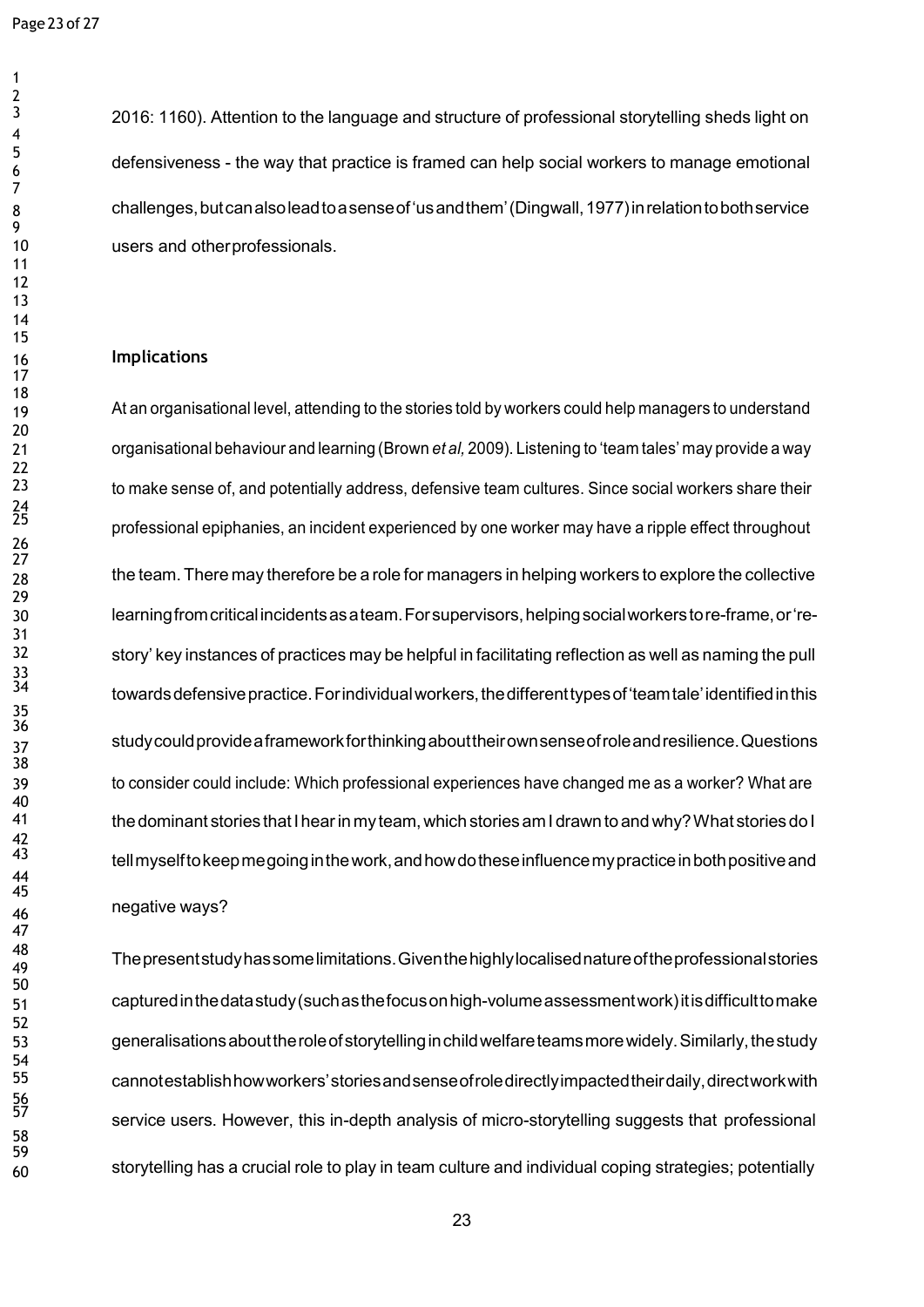reinforcing defensive frameworks for thinking, but also potentially establishing and maintaining much needed professional resilience among child welfare social workers.

### **References**

 Antonopoulou, A., Killian, M., and Forrester, D. (2017) Levels of stress and anxiety in child and family socialwork:workers'perceptionsororganizationalstructure,professionalsupportandworkplace opportunitiesinChildren'sServicesintheUK.*ChildrenandYouthServicesReview,*76,42-50.

 Axford,N.andBerry,V.(2018)'Perfectbedfellows:whyearlyinterventioncanplayacriticalrolein protecting children – a response to Featherstone et al (2014) 'A marriage made in hell: early intervention meets child protection'' *British Journal of Social Work*, 48, 254-273.

Beckett, C. (2003) The language of siege: military metaphors in the spoken language of social work.

*British Journal of Social Work,* 33, 625-639.

Biggart, L. Ward, E., Cook, L., Schofield, G.(2017) The team as <sup>a</sup> secure base: promoting resilience

and competence in child and family social work. *Children and Youth Services Review.* 83, 119-130.

38 Billig, M. (1997) The dialogic unconscious: Psychoanalysis, discursive psychology and the nature of repression. *British Journal of Social Psychology*, 36, 2, 139-159.

 Boje,D.(1991)Thestorytellingorganization:astudyofstoryperformanceinanoffice-supplyfirm. *Administrative Science Quarterly,* 36, 106-126.

 Brown, A., Gabriel, Y., Gherardi, S. (2009) Storytelling and change: an unfolding story. *Organization,* 16, 3, 323-333.

 Cook,L.(2017)Makingsenseoftheinitialhomevisit:theroleofintuitioninchild andfamilysocial workers' assessments of risk. *Journal of SocialWork Practice,* 31, 4, 431-444.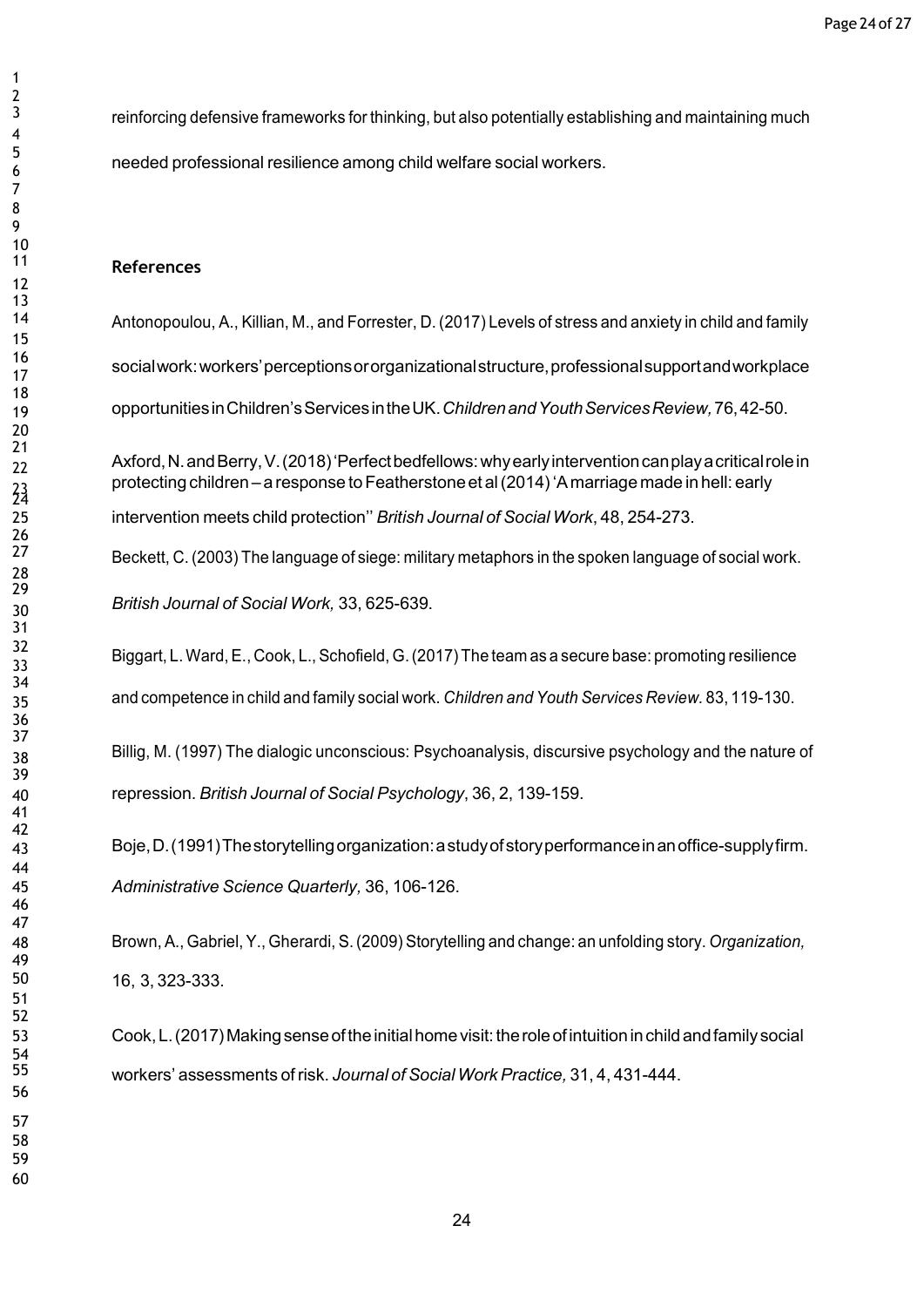Cook, L.(2019)Thehomevisit in child protection socialwork:emotionasresource andrisk for professional judgment and practice. *Child and Family Social Work,* 1-9,

https://doi.org/10.1111/cfs.12647

 Czarniawska,B.(2010)The uses of narratology in social and policy studies. *CriticalPolicyStudies,* 4, 1, 58-76.

 Doherty,P.(2016)Childprotectionthresholdtalkandambivalentcaseformulationsin'borderline' care proceedings cases. *Qualitative Social Work,* 16, 5, 698-716.

 Dingwall, R.(1977)'Atrocity stories'and professionalrelationships.*Sociology ofWork and Occupations,* 4, 4, 371- 396.

 East,L.,Jackson,D.O'Brien,L.,&Peters,K.(2010).Storytelling:Anapproachthatcanhelpto develop resilience. *Nurse Researcher*, 17, 3, 17-25.

 Featherstone,B.,Morris,K.andWhite,S.(2014)'Amarriagemadeinhell:earlyinterventionmeets child protection', *British Journal of Social Work*, 44: 1735-1749.

Fineman, S. (1993) (eds.) *Emotion in Organizations.* London: Sage.

 ForsbergH.,andVagli,A.(2006)Thesocialconstructionofemotionsinchildprotectioncase-talk. *Qualitative Social Work,* 51, 1, 9-31.

FRG(2018) *Care Crisis Review:Options forChange.* London: FamilyRightsGroup.

FRG(2018b)*CareCrisisReview:ProfessionalsSurveyResults*.London:FamilyRightsGroup.

 Gilbert,N.,Parton,N.andSkivenes,M.(eds)(2011)*ChildProtectionSystems:InternationalTrendsand Orientations*, New York: Oxford University Press.

 Helm,D.(2013)Sense-making inasocialwork office:anethnographic studyof safeguarding judgements. *Child and Family Social Work,* 21, 1, 26-35.

 Janis,I.L.(1972).*Victimsofgroupthink:Apsychologicalstudyofforeign-policydecisionsand fiascoes.* Oxford, England: Houghton Mifflin.

Lakoff,M.,andJohnson,G.(1980)*Metaphorsweliveby.*Chicago:ChicagoUniversityPress.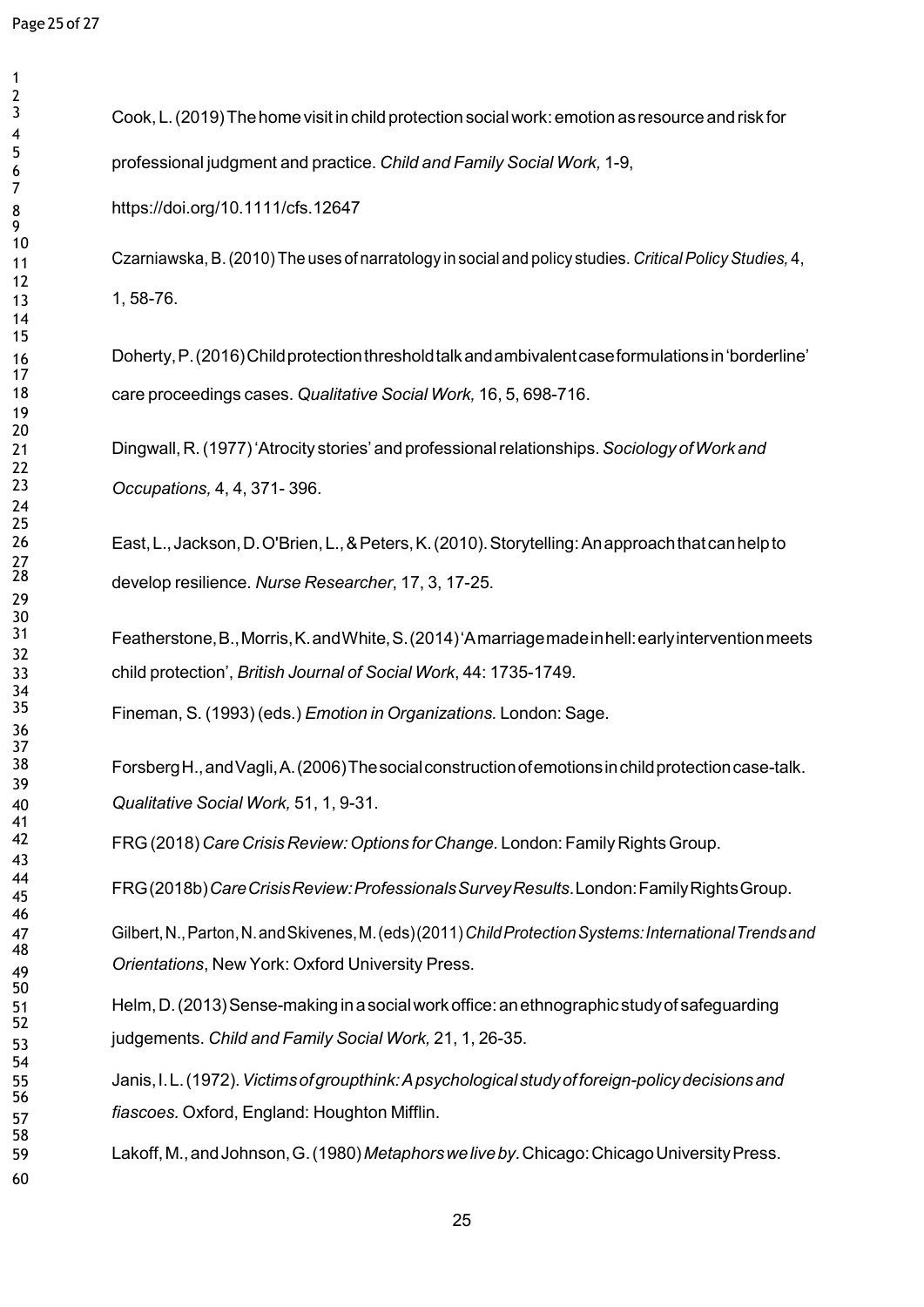Legood, A. McGrath., M. Searle, R. and Lee, A. (2016) Exploring how social workers cope with the public perception of their profession. *British Journal of SocialWork,* 46, 7, 1872-1889. Linhorst, D. (2002) A review of the use and potential of focus groups in social work research. *Qualitative Social Work,* 1, 2, 208-228.

MacDougall, C. and Baum, F. (1997) The devil's advocate: A strategy to avoid groupthink and stimulate discussion in focus groups. *Qualitative Health Research* 7, 4, 532–541. McAdams,D.(1993)*TheStoriesWeLiveBy:PersonalMythsandtheMakingoftheSelf.*NewYork: Guilford Press.

 Mänttäri-vanderKuip,M.(2014)Thedeterioratingwork-relatedwell-beingamongstatutorysocial workers in a rigorous economic context. European Journal of Social Work, 17, 5: 672-688.

> Orr, J.E.(1996)*Talkingabout Machines:AnEthnographyofaModernJob.*London:Cornell University Press.

Ruch, G., Lees, A., Prichard, J. (2014) Getting beneath the surface: scapegoating and the systems approach in a post-Munro world. *Journal of Social Work Practice,* 28, 3, 313-327.

 Signs of Safety (2018) 'Signs of Safety continues to grow in England' <https://www.signsofsafety.net/sofs-grows-in-england/> accessed22.05.19.

 Tietze,S.,Cohen,L.,andMusson,G(2003)*Understandingorganizations through Language.* London: Sage.

 Travis, D., Lizano, E., Mor-Barak, M. (2016) 'I'm so stressed!' A longitudinal model of stress, burnout andengagementamongsocialworkersinchildwelfaresettings.*BritishJournalofSocialWork,*46, 1076-1095.

 White,S.andFeatherstone,B.(2005)Communicatingmisunderstandings:multiagencyworkas social practice. *Child and Family Social Work.* 10, 2, 207-216.